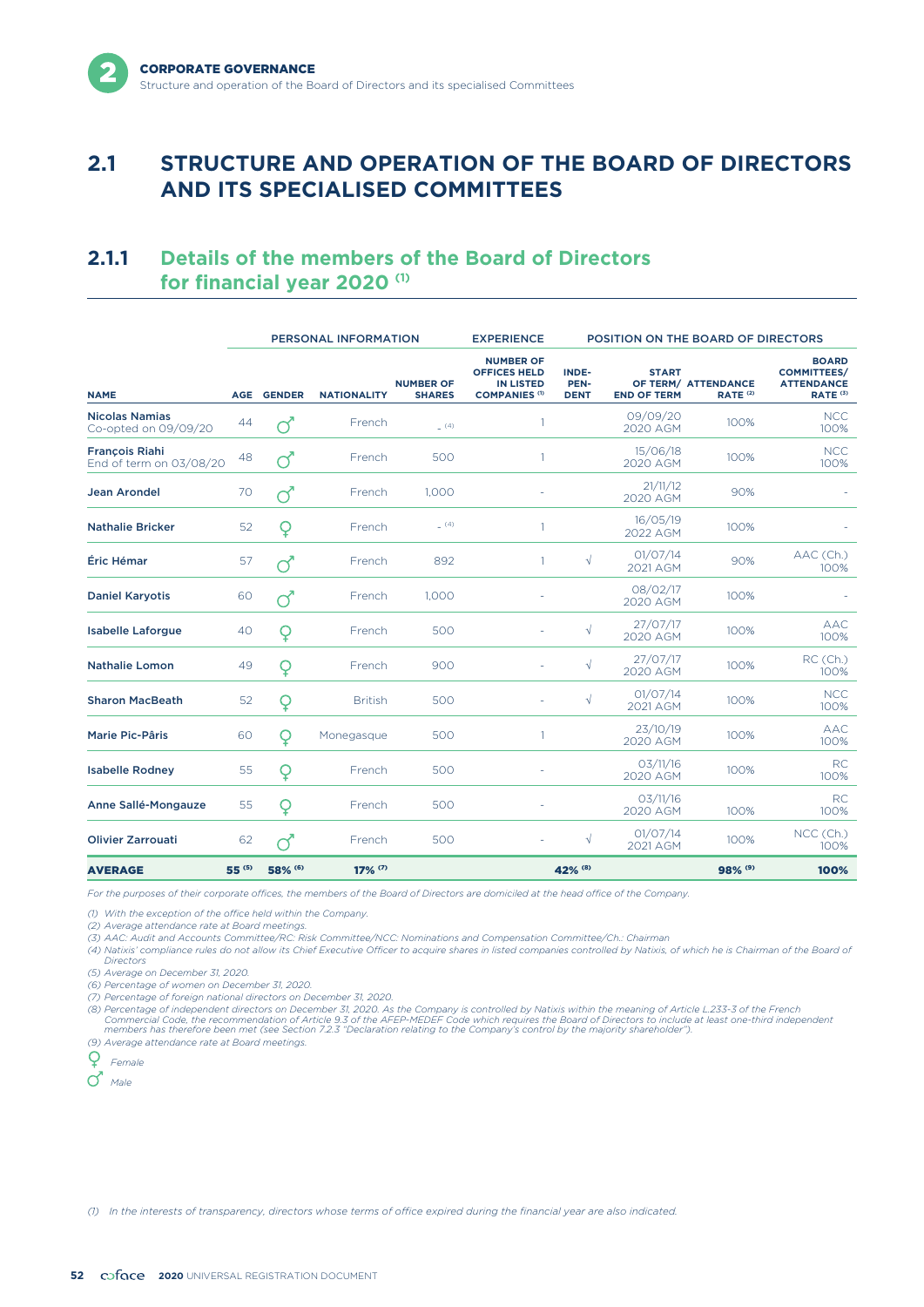

## **2.1.2 Experience and offices of the members of the Board of Directors**

The Board of Directors is composed of 12 members. Information relating to the members of the Board of Directors and notably their principal offices outside the Coface Group are described in the section below <sup>(1)</sup>.

#### Nicolas NAMIAS



**FRENCH NATIONALITY**

**AGE:** 44

**ATTENDANCE RATE AT BOARD MEETINGS:** 100%

**ATTENDANCE RATE AT NOMINATIONS AND COMPENSATION COMMITTEE MEETINGS:** 100%

**EXPIRATION DATE OF THE TERM OF OFFICE:** Ordinary Shareholders' Meeting called to approve the financial statements for the financial year ended December 31, 2020 **During financial year 2020**

### Chairman of the Board of Directors

since September 9, 2020

#### **CURRICULUM VITAE**

Nicolas Namias is Chief Executive Officer of Natixis. He also remains a member of the BPCE Management Board.

Nicolas Namias graduated from ENA, Stanford Graduate School of Business (Executive program), ESSEC and the Paris Institut d'études politiques and began his career in 2004 in the Treasury Department of the French Ministry of Economy and Finance. He was first responsible for preparing G8 and G20 international financial summits, before being appointed Deputy Government Commissioner to the Autorité des marchés financiers. In 2008, he joined the finance division at BPCE group, then became Head of Oversight for Commercial Banking and Insurance. In 2012, he was appointed technical advisor to the Prime Minister for the financing of the economy, business and

international economic affairs. Nicolas Namias joined BPCE group in 2014 and became Head of Strategy at Natixis and a member of the Executive Committee. As such, he has coordinated all acquisitions carried out by Natixis since 2014. In September 2017, he was appointed Head of Finance and Strategy and a member of the Natixis General Executive Committee. In June 2018, Nicolas Namias was appointed to the BPCE Management Board in charge of Finance, Strategy, Legal Affairs and the Secretary of the Supervisory Board. From November 2018 to August 2020, he was a member of the BPCE Management Board in charge of Group Finance and Strategy.

#### **PRINCIPAL OFFICES AND DUTIES OUTSIDE COFACE GROUP**

- Chief Executive Officer of Natixis<sup>(2)</sup>
- l Member of the Management Board of BPCE
- Member of the Management Board of BPCE in charge of Finance and Strategy
- Permanent Representative of BPCE, director of CE Holding Participations
- Chief Executive Officer of CE Holding Participations
- Chairman of the Board of Directors of GIE BPCE Services Financiers
- l Chairman of the Board of Directors of Crédit Foncier de France
- l Chairman of the Board of Directors of Natixis Investment Managers
- l Chairman of the Board of Directors of Natixis Payment Solutions
- Director of Natixis Coficiné
- Director: P.J. Solomon GP LLC
- Director of GIE BPCE Financial Services
- **I** Permanent Representative of Natixis, director of the Institute for the Financing of Cinema and Cultural Industries

#### **During the past five years and which are no longer held**

- Director of Natixis Partners
- Director of Natixis Partners Espana
- Permanent Representative of Natixis HCP, director of Ellisphère
- Chief Executive Officer of Natixis HCP
- l Vice-Chairman and member of the Supervisory Board of Seventure Partners
- **I** Member of the Executive Committee, Head of Strategy at Natixis\*
- Member of the Senior Management Committee, Chief Financial Officer of Natixis\*
	- Director of Natixis Assurances
	- Permanent Representative of Natixis\*, director of Natixis Investment Managers
	- l Permanent Representative of Natixis\*, director of Compagnie française d'assurance pour le commerce extérieur
	- Permanent representative of Natixis\*: director of Natixis Coficiné
	- Permanent Representative of BPCE, director: Crédit Foncier de France
	- Member of the Management Board of BPCE in charge of Finance, Strategy, Legal Affairs and the Secretary's Office of the Supervisory Board

*(1) In accordance with legal requirements and the recommendations of the AFEP-MEDEF Code, Coface directors cannot hold more than four other offices in listed companies outside the Group, including abroad.*

*(2) Listed company.*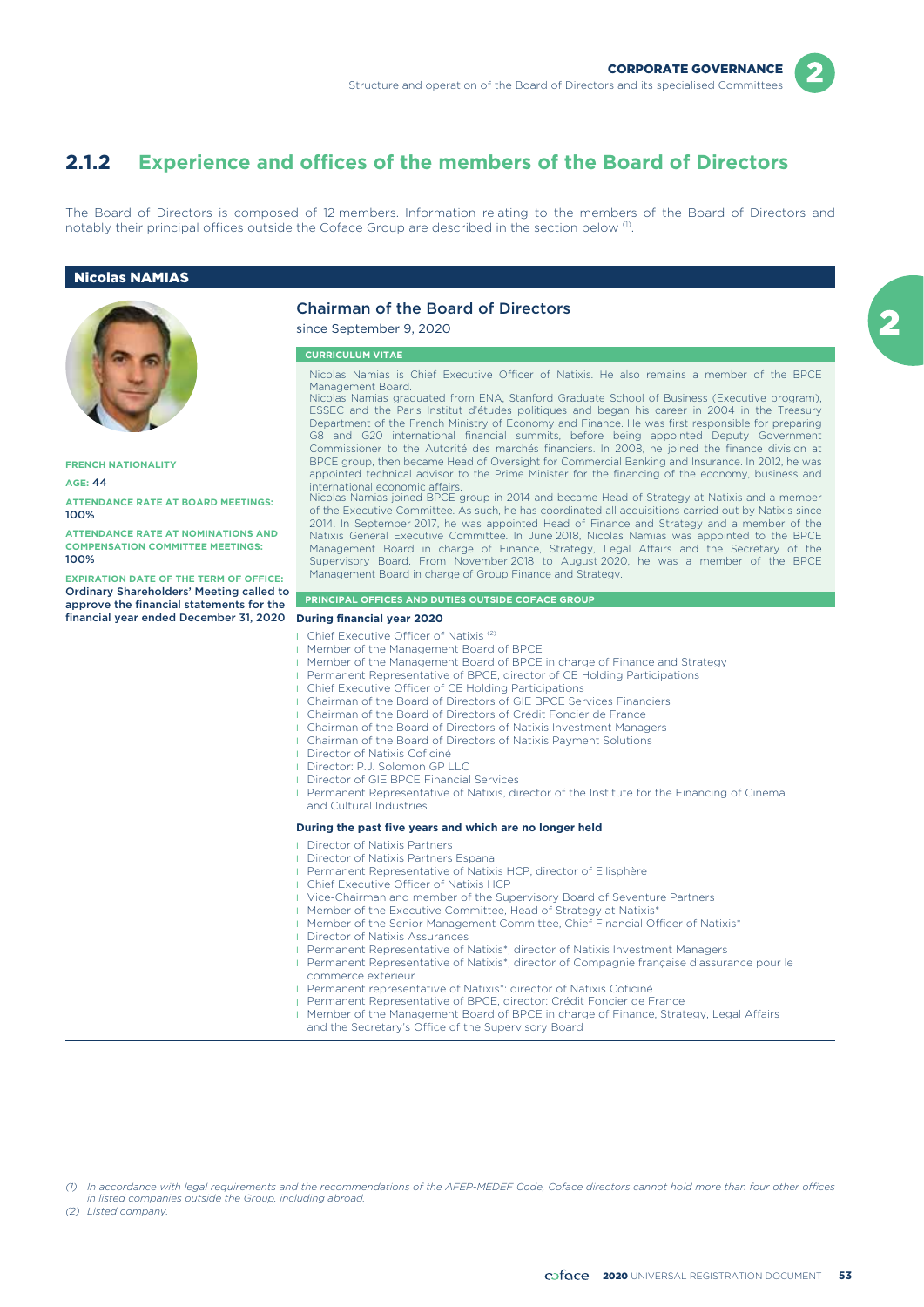

### François RIAHI



**FRENCH NATIONALITY**

#### **AGE:** 48

**ATTENDANCE RATE AT BOARD MEETINGS:** 100%

**ATTENDANCE RATE AT NOMINATIONS AND COMPENSATION COMMITTEE MEETINGS:** 100%

**EXPIRATION DATE OF THE TERM OF OFFICE:** Ordinary Shareholders' Meeting called to approve the financial statements for the financial year ended December 31, 2020

#### End of term on August 3, 2020 Chairman of the Board of Directors

since June 15, 2018

#### **CURRICULUM VITAE**

François Riahi is a graduate of the École centrale de Paris, the Paris Institut d'études politiques de Paris, the Stanford Executive Program and a former student from the ENA. He began his career as an auditor with the Inspection Générale des Finances. In March 2009, he joined the BPCE group first as Deputy CEO and Chief Strategy Officer and then Head of Natixis' Corporate & Investment Banking platform in the Asia-Pacific region. In 2016, he joined Natixis' Senior Management Committee as Co-Head of Corporate and Investment Banking. From January to June 2018, he was Chief Executive Officer of BPCE, in charge of Finance, Strategy and the Corporate Secretariat, then Chief Executive Officer of Natixis and a member of the BPCE Management Board until August 2020.

#### **PRINCIPAL OFFICES AND DUTIES OUTSIDE COFACE GROUP**

#### **During financial year 2020**

- Chief Executive Officer of Natixis<sup>(1)</sup>
- Member of the Management Board of BPCE
- l Chairman of the Board of Directors of Natixis Payment Solutions
- l Chairman of the Board of Directors of Natixis Assurances
- l Chairman of the Board of Directors of Natixis Investment Managers
- Director: Peter J. Solomon GP Company LLC

#### **During the past five years and which are no longer held**

- **I** Member of the Management Board and Chief Executive Officer in charge of Finance, Strategy,
	- Legal Affairs and the Corporate Secretariat for the BPCE Supervisory Board
- Member of the Senior Management Committee and Co-Head of Natixis (1) Corporate & Investment Banking
- Member of the Executive Committee and Head of Natixis<sup>(1)</sup> Corporate & Investment Banking platform in the Asia-Pacific region
- l Permanent representative of BPCE: director of Crédit Foncier de France and director and Deputy CEO of CE Holding Participations
- Permanent representative of Natixis<sup>(1)</sup>: director of Natixis Coficiné
- l Chairman of the Supervisory Board of Natixis Pfandbriefbank AG
- **I** Director: Natixis Japan Securities Co Ltd, Natixis North America LLC, Natixis Assurances, Natixis Asia Ltd, Natixis Australia PTY Ltd

*(1) Listed company.*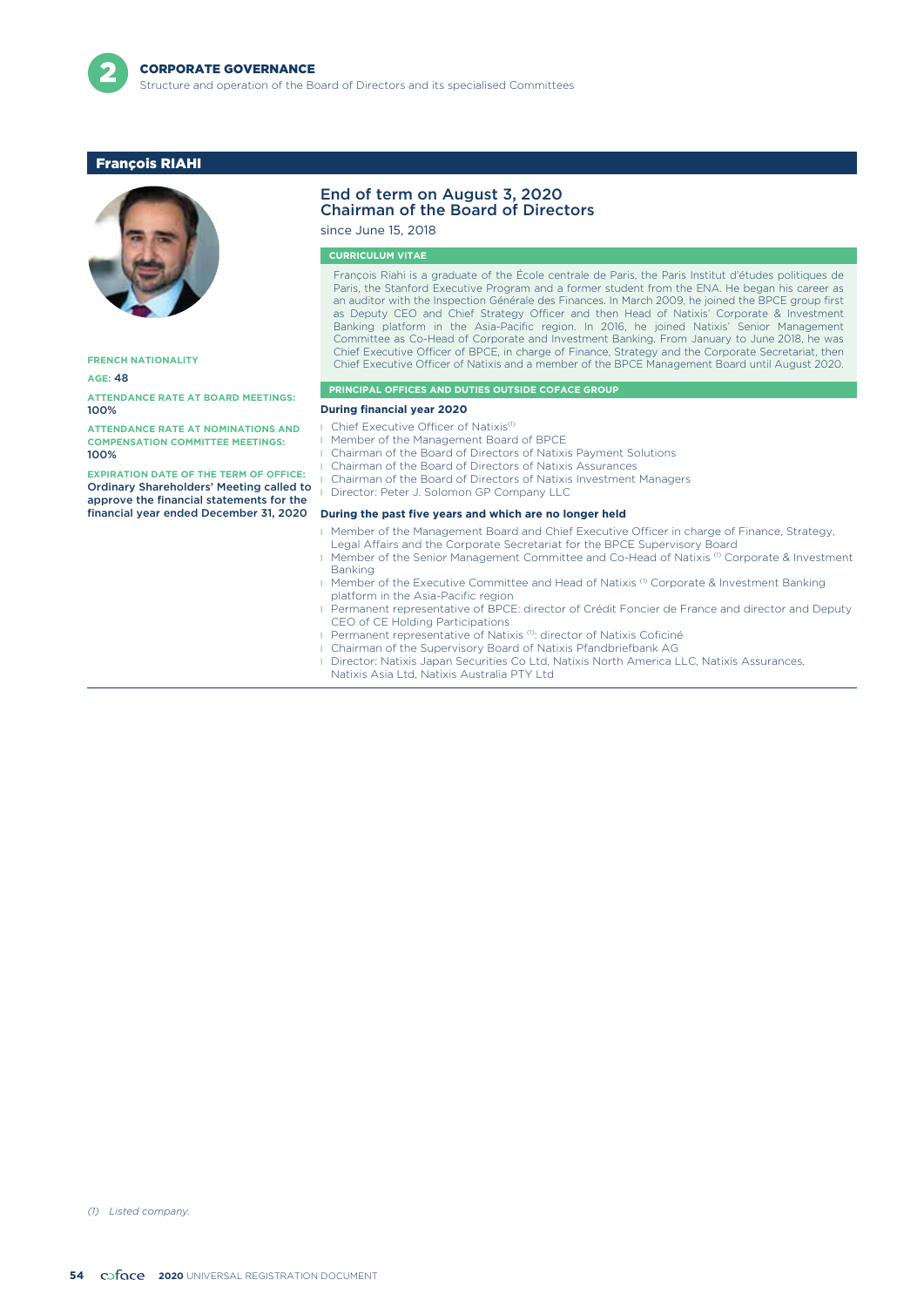### Jean ARONDEL



#### **FRENCH NATIONALITY**

**AGE:** 70

**ATTENDANCE RATE AT BOARD MEETINGS:** 90%

**EXPIRATION DATE OF THE TERM OF OFFICE:** Ordinary Shareholders' Meeting called to approve the financial statements for the financial year ended December 31, 2020

### Director

### since November 21, 2012

#### **CURRICULUM VITAE**

Jean Arondel, an engineer and HEC graduate, is the Chairman of the Steering and Supervisory Board of Caisse d'Epargne Loire-Centre. He has served in executive functions within various companies in the manufacturing, cosmetics and financial sectors, and was also a director at Natixis Lease.

#### **PRINCIPAL OFFICES AND DUTIES OUTSIDE COFACE GROUP**

#### **During financial year 2020**

- l Chairman of the Steering and Supervisory Board of Caisse d'Epargne Loire-Centre
- l Chairman of the Board of Directors of the Pays Chartrain et Drouais local savings company Director of CE Holding Participations in BPCE group
	- Non-voting member of the BPCE Supervisory Board
	- l Chairman of the Board of Directors of the Fédération Nationale des Caisses d'Épargne
	- Ex officio Chairman of the Compensation Committee of Caisse d'Epargne Loire-Centre
- Ex officio Chairman of the Appointments Committee of Caisse d'Epargne Loire-Centre
- l Member of the Board of Directors of the Caisse d'Epargne Loire-Centre corporate foundation
- l Member of the Audit Committee of Caisse d'Epargne Loire-Centre
- l Member of the Risk Committee of Caisse d'Epargne Loire-Centre
- l Chairman of the Association pour l'Histoire des CEP
- l Vice-Chairman of World Savings Bank Institute (WSBI)
- l Co-manager: SNC Écureuil 5 rue Masseran

### **During the past five years and which are no longer held**

- l Director of Natixis Lease (SA) representing Caisse d'Epargne Loire-Centre
- **I** Chairman of the Caisse d'Epargne Loire-Centre corporate foundation

#### Nathalie BRICKER



**FRENCH NATIONALITY**

#### **AGE:** 52

**ATTENDANCE RATE AT BOARD MEETINGS:** 100%

**EXPIRATION DATE OF THE TERM OF OFFICE**: Ordinary Shareholders' Meeting called to approve the financial statements for the financial year ended December 31, 2022

### Director

### since May 16, 2019

#### **CURRICULUM VITAE**

Nathalie Bricker is Chief Financial Officer of Natixis and a member of the Natixis Senior Management Committee. She began her career in 1991 at KPMG. In 1995, she joined Caisse des Dépôts et Consignations as coordinator of the accounting network for market activities and custodians. In 1998, she became Head of Central Accounting. Nathalie Bricker joined CDC IXIS in 2000 as Deputy Head of the Accounting Department and Head of Corporate Accounts. She became Head of Accounting Standards and Systems at Natixis in 2005 before becoming Chief Accounting Officer in 2007. In 2013, she was appointed Head of Accounting and Ratios at Natixis and then, in June 2016, joined the Natixis Executive Committee. She took up her current position in 2018.

### **PRINCIPAL OFFICES AND DUTIES OUTSIDE COFACE GROUP**

### **During financial year 2020**

- $\blacksquare$  Natixis Payment Solutions: permanent representative of Natixis (1) director
- l Compagnie Européenne de Garanties et Cautions: permanent representative of Natixis director BPCE Vie: permanent representative of Natixis  $0 -$  director and member of the Audit and Risk Committee
- I Natixis Investment Managers: permanent representative of Natixis  $^{(1)}$  director and member of the Audit and Accounts Committee
- **I** Compagnie de Financement Foncier: director and member of the Audit Committee

#### **During the past five years and which are no longer held**

- **I** Natixis Assurances: director
- **I** Nexgen Financial Holdings LTD: director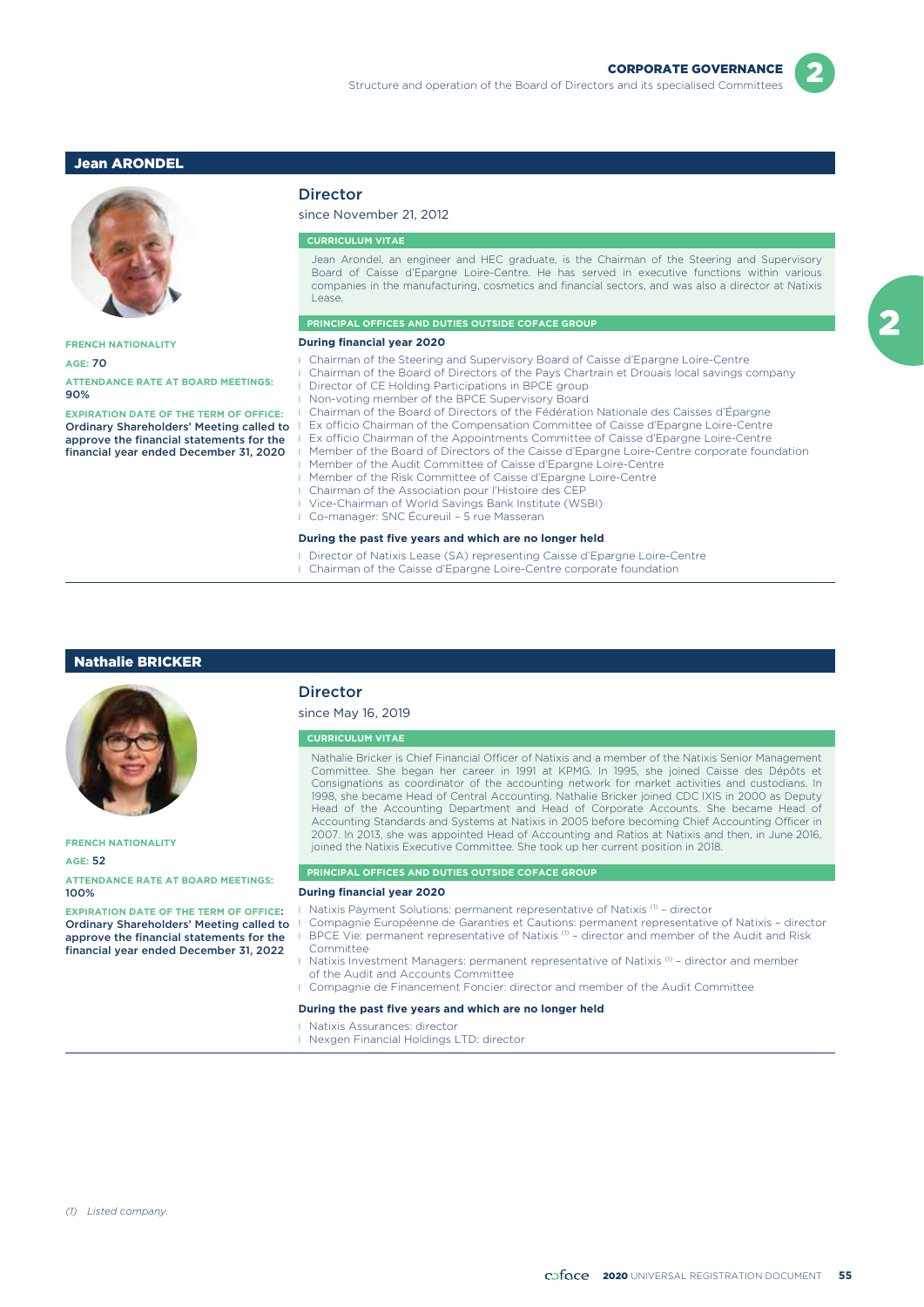

### Éric HÉMAR



**FRENCH NATIONALITY**

**AGE:** 57

**ATTENDANCE RATE AT BOARD MEETINGS:** 90%

**ATTENDANCE RATE AT AUDIT AND ACCOUNTS COMMITTEE MEETINGS:** 100%

**EXPIRATION DATE OF THE TERM OF OFFICE:** Ordinary Shareholders' Meeting called to approve the financial statements for the financial year ended December 31, 2021

### Independent director

since July 1, 2014 **CURRICULUM VITAE**

Éric Hémar, a former ENA student, began his career at the Cour des comptes before joining the Ministry of Equipment, Transportation and Tourism in 1993, where he served as Technical Adviser to Minister Bernard Bosson. In 1995, he joined the Sceta group, and then Geodis as General Secretary. He left Geodis Logistics in March 2001 to create the ID Logistics group\*. Éric Hémar has been Chairman and Chief Executive Officer of the ID Logistics group since 2010.

#### **PRINCIPAL OFFICES AND DUTIES OUTSIDE COFACE GROUP**

#### **During financial year 2020**

- **I** Chairman & Chief Executive Officer of ID Logistics group<sup>(1)</sup>
	- Chairman of ID Logistics US INC, ID LOGS UK
- l Chief Executive Officer: IDL Supply Chain South Africa, IDL Fresh South Africa, ID Assets (Taiwan), ID Logistics Hungary, ID Logistics US
- l Chairman: ID Logistics, ID Logistics France, ID Logistics France 3, ID Logistics Mayotte, ID Logistics Océan Indien, Ficopar, Les Parcs du Lubéron Holding, IDL Bucharest
- l Chairman of the Board of Directors: ID Logistics (Nanjing) Business Consultation, ID Logistics Nanjing, ID Logistics Taiwan
- l Director: ID Logistics China Holding Hong Kong, ID Logistics Switzerland SA, ID Logistics Nanjing, ID Logistics Taiwan, ID Logistics (Nanjing) Business Consultation, ID Logistics Group, ID Logistics Belgium, IDE Entreprise (Taiwan)
- **I** Member of the Supervisory Board: Dislogic, ID Logistics Polska
- l Permanent representative of Les Parcs du Lubéron Holding, Chairman of SAS Les Parcs du Lubéron 1
- **I** Permanent Representative of ID Logistics, Chairman of SAS ID Logistics France 4
- **Permanent representative of ID Projets on the Board of Directors of Froid Combi**
- **Permanent Representative of COMETE, Chief Executive Officer of IMMOD, FINANCIERE ID,** LOGISTICS II, LOGISTICS V
- l Manager: FC Logistique R&D, ID Logistics Maroc, ID Logistics Training

#### **During the past five years and which are no longer held**

- l Chief Executive Officer: IDL Logistics (Mauritius)
	- l Director: ID Logistics, ID Logistics La Réunion, ID Logistics (Mauritius)
- l Chairman: Timler
- **I** Chairman of the Board of Directors: France Paquets

*(1) Listed company.*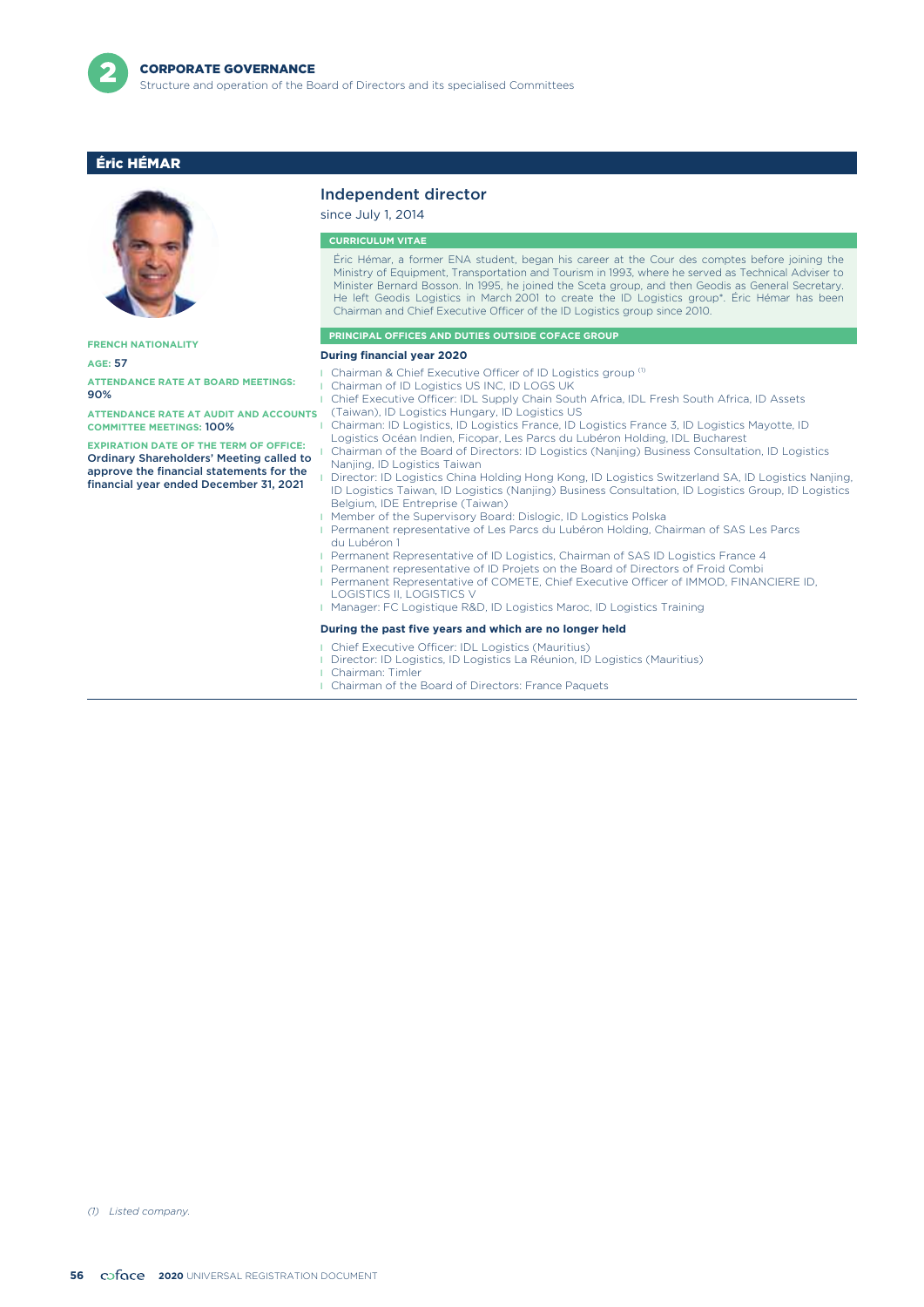### Daniel KARYOTIS



**FRENCH NATIONALITY**

#### **AGE:** 60

**ATTENDANCE RATE AT BOARD MEETINGS:** 100%

**EXPIRATION DATE OF THE TERM OF OFFICE:** Ordinary Shareholders' Meeting called to **During financial year 2020** approve the financial statements for the financial year ended December 31, 2020

### **Director**

### since February 8, 2017

#### **CURRICULUM VITAE**

Daniel Karyotis graduated from Sciences Po Paris with a Master's degree in econometrics and has a degree from Sorbonne University's Centre de perfectionnement d'analyse financière in Paris. He is also a member of the Société française des analystes financiers (SFAF). After commencing his career with Société Générale in the financial markets from 1985 to 1987, he

went on to hold financial analyst positions at Standard & Poor's. He then joined Caisse d'Epargne Champagne Ardennes (CECA), where he occupied various senior management positions from 1992 to 1997. He sat on the Board of Caisse d'Epargne du Pas de Calais from 1998 to 2001 and was Chairman of the Board of CECA from 2002 to 2007. In 2007, he was appointed Chief Executive Officer of Banque Palatine until 2012, when he was appointed member of the Board of BPCE in charge of Finance, Risks and Operations. In 2016, he led the merger of three Banque Populaires in the Auvergne-Rhône-Alpes region, creating BPAURA, where he has been CEO since its inception.

### **PRINCIPAL OFFICES AND DUTIES OUTSIDE COFACE GROUP**

- **I** Chief Executive Officer of Banque Populaire Auvergne-Rhône-Alpes and a member of the BPCE Management Board
- **I** Non-voting member of the BPCE Supervisory Board
- **I** Member of the Board of Directors, Chairman of Banque de Savoie
- l Chairman of Banque de la Transition Énergétique
- l Permanent representative of Banque Populaire Auvergne-Rhône-Alpes, director: i-BP, Pramex International, Fondation Paul Bocuse
- l Permanent representative of Banque Populaire Auvergne-Rhône-Alpes, non-voting director: Siparex
- l Permanent representative of Banque Populaire Auvergne-Rhône-Alpes, Chairman: Garibaldi Capital Développement and SAS Sociétariat

#### **During the past five years and which are no longer held**

- l Permanent representative of Banque Populaire Auvergne-Rhône-Alpes, director: Compagnie
- des Alpes<sup>(1)</sup>, Pramex International
- Permanent representative of BPCE, director of Natixis <sup>(1)</sup>, Crédit Foncier de France, CE Holding Promotion

### Isabelle LAFORGUE



**FRENCH NATIONALITY**

**AGE:** 40

**ATTENDANCE RATE AT BOARD MEETINGS:** 100%

**ATTENDANCE RATE AT AUDIT AND ACCOUNTS COMMITTEE MEETINGS:** 100%

**EXPIRATION DATE OF THE TERM OF OFFICE:** Ordinary Shareholders' Meeting called to approve the financial statements for the financial year ended December 31, 2020

### Independent director

### since July 27, 2017

#### **CURRICULUM VITAE**

After graduating from École polytechnique and École des mines de Paris, Isabelle Laforgue commenced her career at SFR in 2006, where she held various roles in the Strategy and Finance Departments. She was appointed director of Central Finance in 2011, in charge of management control, accounting, financial communications and consolidation. In 2012, she was appointed Chief of Staff to the Chairman and Chief Executive Officer of SFR, advising, analysing and supporting the decision-making processes during a period of change and market consolidation. In 2015, she joined Econocom, a European company specialising in the digital transformation of businesses, as Chief Transformation Officer to develop and implement the Group's internal transformation. In 2017, she became Deputy CEO for France at Econocom. In 2019, she joined Owkin, a start-up specialising in the use of artificial intelligence in cancer research, as Executive VP Finance & Operation. As from March 2021, Isabelle Laforgue joined AstraZeneca France as Head of Digital, Transformation and Innovation.

#### **PRINCIPAL OFFICES AND DUTIES OUTSIDE COFACE GROUP**

#### **During financial year 2020**

**I** Executive VP Finance & Operation, Owkin

#### **During the past five years and which are no longer held**

- Chief Transformation Officer, Econocom<sup>(1)</sup>
- Deputy CEO for France, Econocom<sup>(1)</sup>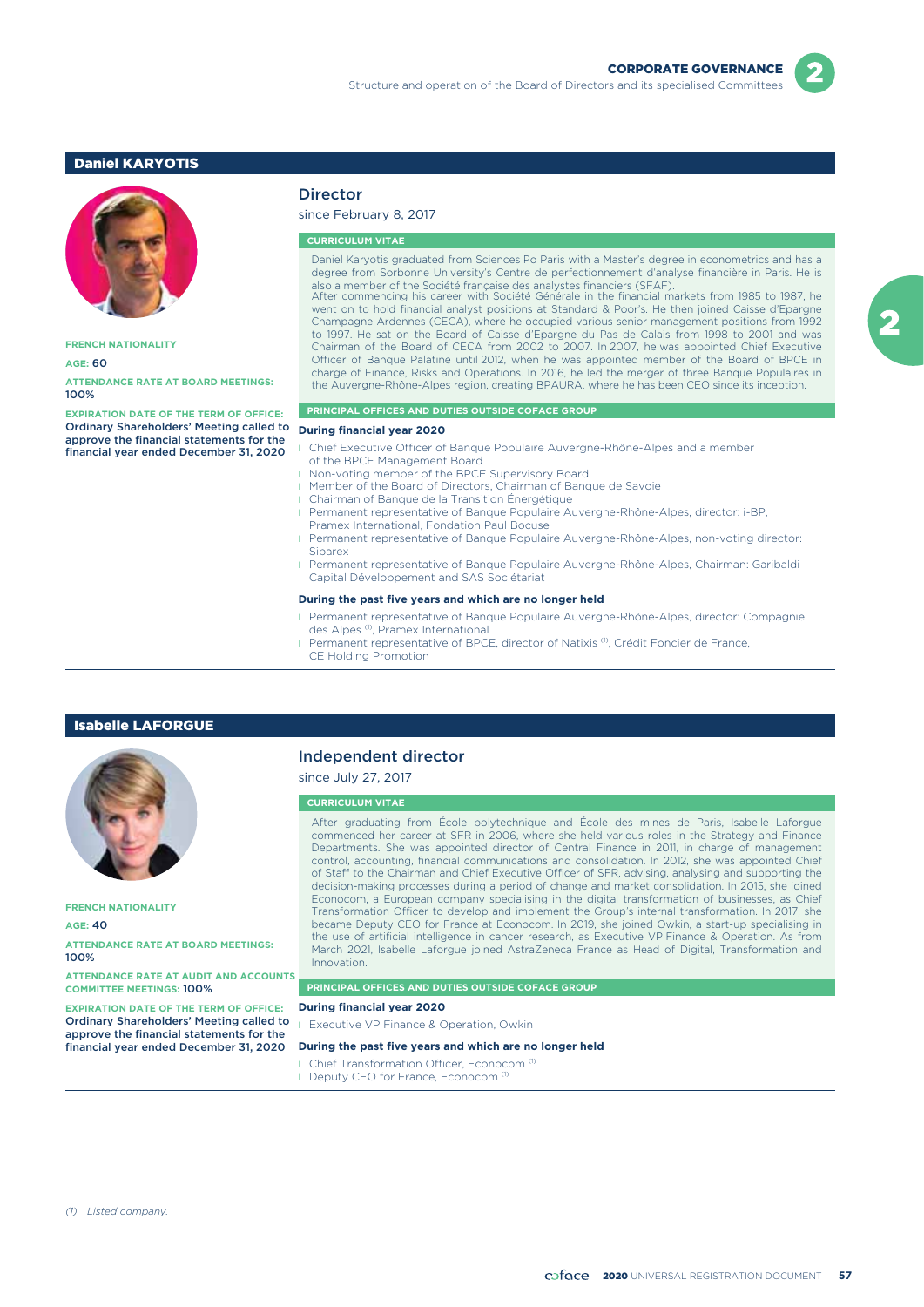

### Nathalie LOMON



**FRENCH NATIONALITY**

**AGE:** 49

**ATTENDANCE RATE AT BOARD MEETINGS:** 100%

**ATTENDANCE RATE AT RISK COMMITTEE MEETINGS:** 100%

**EXPIRATION DATE OF THE TERM OF OFFICE:** Ordinary Shareholders' Meeting called to approve the financial statements for the financial year ended December 31, 2020

### Independent director

since July 27, 2017

**CURRICULUM VITAE**

Nathalie Lomon has been Deputy CEO, overseeing the SEB group's (1) finance, audit and legal functions, since September 2019. She is also a member of the Executive Committee and the General Management Committee. A graduate of the NEOMA Business School, Nathalie Lomon began her career in auditing at Mazars

in 1995 before joining the General Inspection Department at BNP Paribas in 1999. In 2002, she joined Pechiney where she held several financial and management positions, including Chief Financial Officer for the Aeronautical, Transport and Industry division of Rio Tinto Alcan. She then joined the Ingenico group in 2010 as Head of Management Control, subsequently becoming Chief Financial Officer for the European-SEPA region in 2014 and then Chief Financial Officer in 2015, overseeing the finance, legal & governance functions, as well as being a member of the Executive Committee.

#### **PRINCIPAL OFFICES AND DUTIES OUTSIDE COFACE GROUP**

#### **During financial year 2020**

- Chief Executive Officer of SEB Internationale SAS
- Chief Executive Officer of Immobilière Groupe SEB SAS
- Member of the Supervisory Board of WMF Group GmbH
- Director and member of the Audit Committee of ZHEJIANG SUPOR Co. Ltd.
- Director representing the founding members of the SE Group Endowment Fund

#### **During the past five years and which are no longer held**

- **EVP Finance, Legal & Governance, Ingenico group SA (1)**
- Director, Ingenico Holdings Asia Limited (HK)
- Director, Fujian Landi Commercial Equipment Co., Ltd.
- Manager, Ingenico e-Commerce Solutions BVBA/SPRL (BE)
- Director, Ingenico Financial Solutions NV/SA (BE)
- **I** Director, Ingenico do Brasil Ltda.
- Director, Ingenico Holdings Asia II Limited (HK)
- Director, Stichting Beheer Derdengelden Ingenico Financial Solutions (IFS Fondation)
- l Chairman of the Supervisory Board and member of the Audit Committee, Global Collect Services B.V.
- **I** Director, Fixed & Mobile Pte. Ltd.
- **I** Director, Fixed & Mobile Holdings Pte. Ltd.
- Director, Ingenico Corp.
- l Chairman, Ingenico Business Support S.A.S.
- Chairman, Ingenico 5 S.A.S.
- **I** Director, Bambora Top Holding AB
- Director, Ingenico International (Singapore) Pte. Ltd.
- **I** Director, Ingenico Japan Co. Ltd.
- l Director, Ingenico Inc. (Oct. 13, 2015 Dec. 31, 2017) l Director, GCS Holding BV (Jan. 25, 2016 – Oct. 25, 2017)
- 
- Director, Ingenico México, S.A. de C.V. (June 3, 2015 Oct. 24, 2017)
- l Director, Ingenico (Latin America) Inc. (June 8, 2015 May 19, 2017) l Chairman, Ingenico France S.A.S. (Dec. 13, 2011 – May 31, 2016)
- l Chairman, Ingenico Terminals S.A.S. (Dec. 13, 2011 May 31, 2016)

*(1) Listed company.*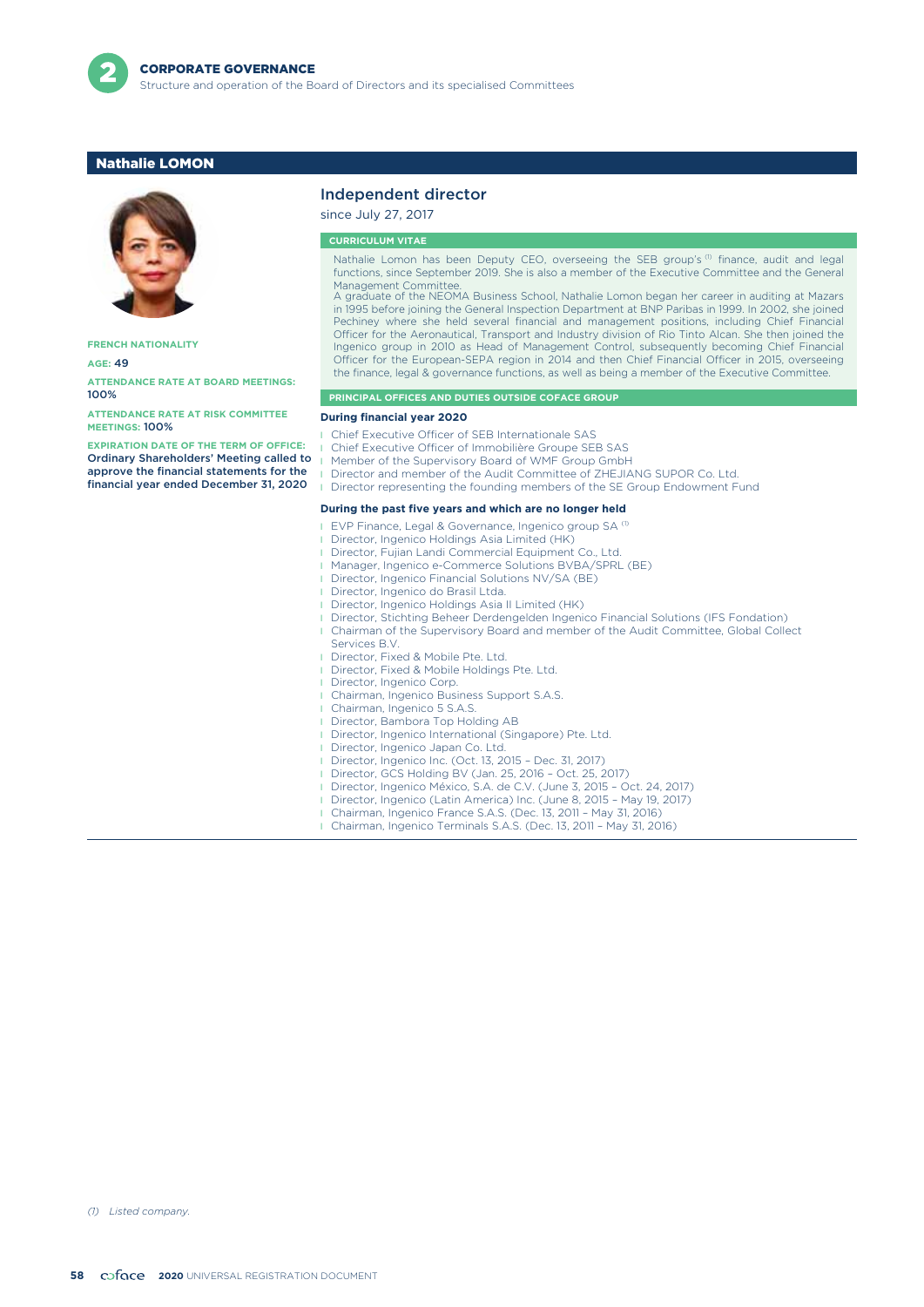### Sharon MacBEATH



**BRITISH NATIONALITY**

### **AGE:** 52

**ATTENDANCE RATE AT BOARD MEETINGS:** 100%

**ATTENDANCE RATE AT NOMINATIONS AND COMPENSATION COMMITTEE MEETINGS:** 100%

**EXPIRATION DATE OF THE TERM OF OFFICE:** Ordinary Shareholders' Meeting called to approve the financial statements for the financial year ended December 31, 2021

### Independent director

since July 1, 2014

#### **CURRICULUM VITAE**

Sharon MacBeath has a degree in psychology and management from the University of Glasgow, holds a Master's degree in human resources from the Sorbonne, and has an EMBA from INSEAD. After founding the consulting firm EMDS, which specialises in the recruitment, selection and development of highly promising young people with international profiles, she has worked in France since 1991 in the field of human resources. She held the position of Director of Human Resources for the pharmacy and beauty line of the Rexam group before becoming Director of Human Resources and Communications for Redcats, a company in the Kering group (formerly PPR) in 2005. Sharon MacBeath was Head of Human Resources and a member of the Executive Committee of the Rexel group between 2013 and the end of 2016. She was a member of the Board and Head of Human Resources at the Tarkett group from January 2017, before moving from a role as director on the Supervisory Board at Hermès International\* to the role of Group Human Resources Director at Hermès International\* in June 2019.

#### **PRINCIPAL OFFICES AND DUTIES OUTSIDE COFACE GROUP**

#### **During financial year 2020**

Group HR Director of Hermès International (1) since June 17, 2019

#### **During the past five years and which are no longer held**

- Group Director of Human Resources, member of the Executive Committee of Rexel<sup>(1)</sup> **I** Member of the Board and Executive Committee, Director of Human Resources and
- Communications for the Tarkett group (1) (until May 1, 2019)
- **I** Director on the Supervisory Board of Hermès International\* until March 2019
- Member of the Hermès International <sup>(1)</sup> Audit Committee until March 2019
- **I** Member of the Nominations, Compensation and Governance Committee of Hermès International (1) until March 2019

### Marie PIC-PÂRIS

|                                                                                               | <b>Director</b><br>since October 23, 2019                                                                                                                                                                                                                                                                                                                                                                                                                                                                                                                                                                                                         |  |  |  |  |
|-----------------------------------------------------------------------------------------------|---------------------------------------------------------------------------------------------------------------------------------------------------------------------------------------------------------------------------------------------------------------------------------------------------------------------------------------------------------------------------------------------------------------------------------------------------------------------------------------------------------------------------------------------------------------------------------------------------------------------------------------------------|--|--|--|--|
|                                                                                               | <b>CURRICULUM VITAE</b>                                                                                                                                                                                                                                                                                                                                                                                                                                                                                                                                                                                                                           |  |  |  |  |
| <b>MONEGASQUE NATIONALITY</b>                                                                 | Marie Pic-Pâris is a graduate of the ESSEC Business School. She started her career in banking at<br>BNP Paribas then at the Crédit Agricole group, where she mainly worked on setting up complex<br>banking transactions (financing planes and LBOs). In 1994, she founded the company Futurekids, a<br>computer science school introducing children aged three and up to new technologies. She sold her<br>company in 2002 and went on to hold senior management positions with consultancy firms,<br>including Bernard Julhiet. In 2006, she joined the family-owned Eyrolles group as General Secretary<br>and was then appointed CEO in 2008. |  |  |  |  |
|                                                                                               |                                                                                                                                                                                                                                                                                                                                                                                                                                                                                                                                                                                                                                                   |  |  |  |  |
| <b>AGE: 60</b>                                                                                | <b>PRINCIPAL OFFICES AND DUTIES OUTSIDE COFACE GROUP</b>                                                                                                                                                                                                                                                                                                                                                                                                                                                                                                                                                                                          |  |  |  |  |
| <b>ATTENDANCE RATE AT BOARD MEETINGS:</b>                                                     | <b>During financial year 2020</b>                                                                                                                                                                                                                                                                                                                                                                                                                                                                                                                                                                                                                 |  |  |  |  |
| 100%                                                                                          | <b>I</b> Chairman of the Board of Directors of Bangue Populaire Rives de Paris                                                                                                                                                                                                                                                                                                                                                                                                                                                                                                                                                                    |  |  |  |  |
| <b>ATTENDANCE RATE AT AUDIT AND ACCOUNTS</b><br><b>COMMITTEE MEETINGS: 100%</b>               | Director of the Eyrolles group<br>Director of TF1 <sup>(1)</sup><br>Director of Banque Palatine                                                                                                                                                                                                                                                                                                                                                                                                                                                                                                                                                   |  |  |  |  |
| <b>EXPIRATION DATE OF THE TERM OF OFFICE:</b>                                                 |                                                                                                                                                                                                                                                                                                                                                                                                                                                                                                                                                                                                                                                   |  |  |  |  |
| <b>Ordinary Shareholders' Meeting called to</b>                                               | During the past five years and which are no longer held                                                                                                                                                                                                                                                                                                                                                                                                                                                                                                                                                                                           |  |  |  |  |
| approve the financial statements for the<br>fluidade la composición de la conclusión 71, 0000 | 2018 - Director of auféminin.com                                                                                                                                                                                                                                                                                                                                                                                                                                                                                                                                                                                                                  |  |  |  |  |

financial year ended December 31, 2020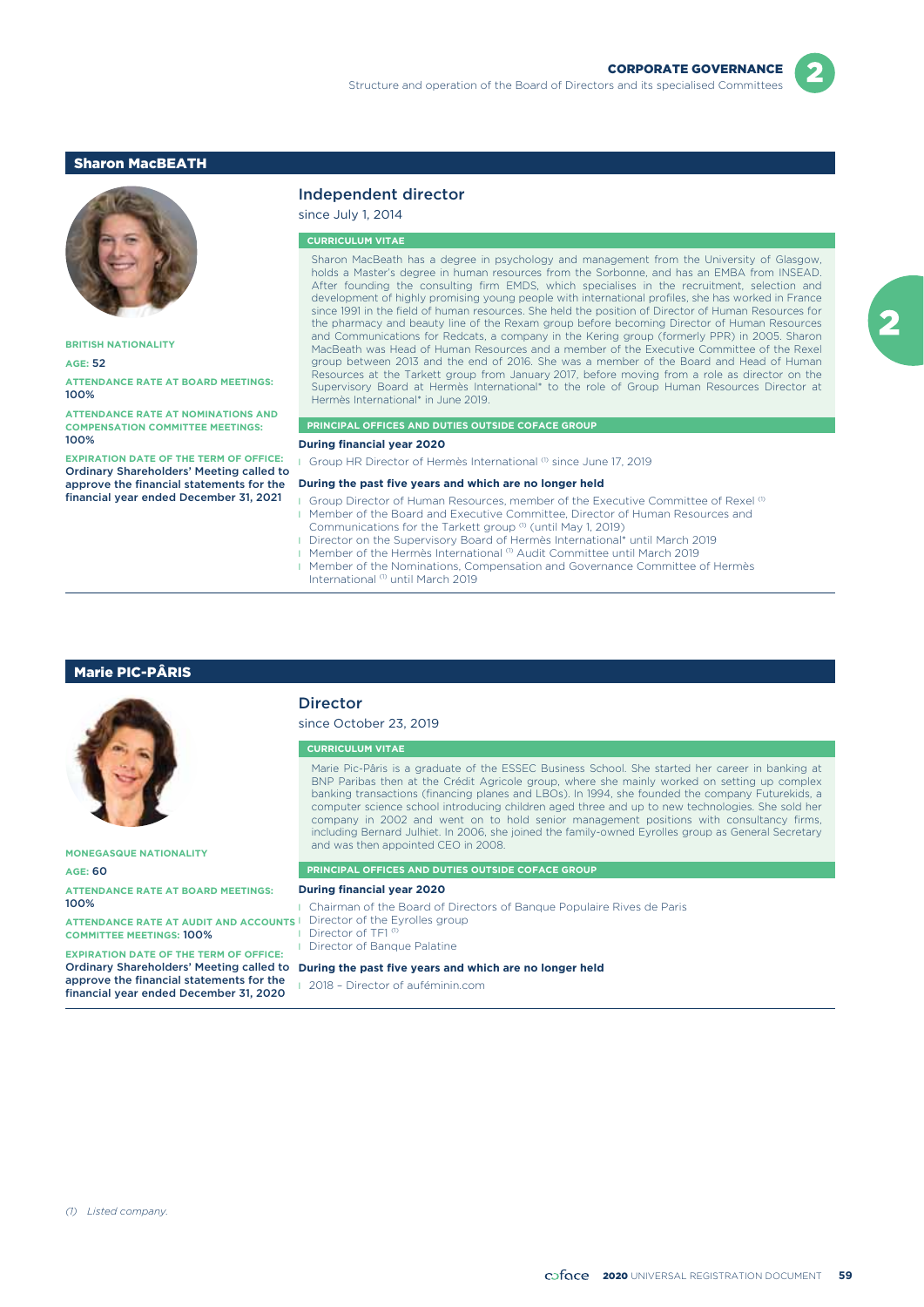

### Isabelle RODNEY



**FRENCH NATIONALITY**

**AGE:** 55

**ATTENDANCE RATE AT BOARD MEETINGS:** 100%

**ATTENDANCE RATE AT RISK COMMITTEE MEETINGS:** 100%

**EXPIRATION DATE OF THE TERM OF OFFICE:** Ordinary Shareholders' Meeting called to approve the financial statements for the financial year ended December 31, 2020

### Director

### since November 3, 2016

#### **CURRICULUM VITAE**

Isabelle Rodney has been a member of the Board of Caisse d'Epargne Côte d'Azur since August 2008. She is in charge of the finance and expertise division and oversees in this respect the Financial Department, the Commitments and Recovery Department as well as the Customer Services Department. A graduate of the Paris École supérieure de commerce and the Stanford Executive Program, holder of a degree in business law and an actuary diploma, from 1986 to 1993 she worked as a broker, trader and treasurer in various financial organisations (Coficoba, BMF, Casden Banque Populaire). Within the Banque Populaire group, she was later appointed Sub-Director in the Casden group, in charge of the Treasury, ALM, planning and Management Control. In 2001, she joined the Caisse nationale des Caisses d'Epargne (CNCE), where she held the position of Director of the Planning and ALM Department. She was then appointed Director of the Financial Performance Department in 2007, after following the Caisse d'Epargne group's course for senior managers.

#### **PRINCIPAL OFFICES AND DUTIES OUTSIDE COFACE GROUP**

#### **During financial year 2020**

- Chairman of CAZ Foncière 2 SAS
- Member of the Board of CECAZ SA
- l Permanent representative of CECAZ on the Board of Directors of AEW Foncière Écureuil
- l Chairman of the Board of Directors of MURACEF SA
- Permanent Representative of CECAZ on the Board of Directors of BPCE LEASE

#### **During the past five years and which are no longer held**

l None

### Anne SALLÉ-MONGAUZE



**FRENCH NATIONALITY**

#### **AGE:** 55

**ATTENDANCE RATE AT BOARD MEETINGS:** 100%

**ATTENDANCE RATE AT RISK COMMITTEE MEETINGS**: 100%

**EXPIRATION DATE OF THE TERM OF OFFICE:** Ordinary Shareholders' Meeting called to approve the financial statements for the financial year ended December 31, 2020

### Director

since November 3, 2016

#### **CURRICULUM VITAE**

Anne Sallé-Mongauze graduated from the Paris Institut d'études politiques and holds a postgraduate degree in economics and finance. She started her career in 1987 at the Autorité des marchés financiers (French Financial Markets Authority), in the inspection division. In 1995, she joined the Banque Populaire group as Deputy Manager of the Equity Capital Markets Department. She joined the Finance Department in 2003 and participated in the steering of various growth operations. In 2006, she was appointed M&A Manager at Natixis' Strategy Division, before becoming Director of Strategy in 2013. On August 25, 2014, she was appointed Chief Executive Officer of Compagnie Européenne de Garanties et Cautions, a subsidiary of BPCE.

#### **PRINCIPAL OFFICES AND DUTIES OUTSIDE COFACE GROUP**

#### **During financial year 2020**

- l Chief Executive Officer of Compagnie Européenne de Garanties et Cautions (CEGC)
- **I** Manager of: CEGC Conseil, SCI SACCEF La Boétie

#### **During the past five years and which are no longer held**

- l Manager of: SCI SACCEF Champs-Elysées
- l Chief Executive Officer of Natixis HCP
- **I** Director of HCP NA LLC (United States)
- **I** Permanent representative of Natixis HCP on the Board of Directors of Kompass International Neuenschwander SA and ELLISPHERE
- **I** Permanent representative for CEGC on the Board of Directors of SIAGI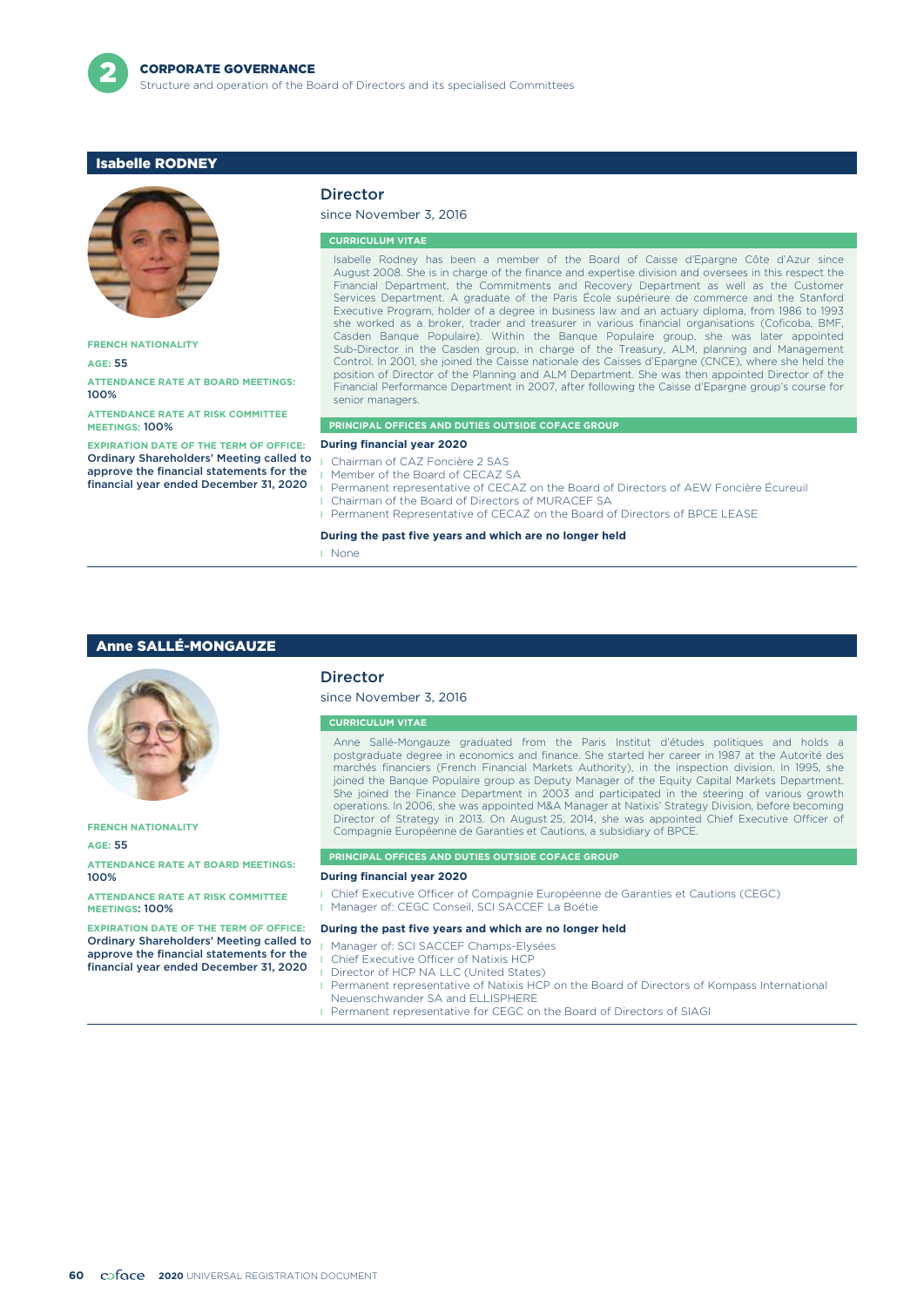### Olivier ZARROUATI



**FRENCH NATIONALITY**

#### **AGE:** 62

**ATTENDANCE RATE AT BOARD MEETINGS:** 100%

**ATTENDANCE RATE AT NOMINATIONS AND COMPENSATION COMMITTEE MEETINGS:** 100%

**EXPIRATION DATE OF THE TERM OF OFFICE:** Ordinary Shareholders' Meeting called to approve the financial statements for the financial year ended December 31, 2021

### Independent director

since July 1, 2014

#### **CURRICULUM VITAE**

Olivier Zarrouati is a former student of the École polytechnique and an engineering graduate of the École nationale supérieure de l'aéronautique (SUPAERO) and of Harvard's Kennedy School in Cambridge, USA. After beginning his career as an engineer in the armaments sector, he held the positions of engineer and Head of Major Projects at the CNES (Centre national d'études spatiales) from 1982 to 1988, and then at Matra Marconi Space from 1989 to 1994. He joined Intertechnique, which was purchased by Zodiac in 1999, as Head of External Development and Subsidiary Control. He subsequently performed various functions within the Zodiac Aerospace group, in particular as Chief Executive Officer (CEO) of the Aerosafety Systems segment and as CEO of aeronautical businesses. From 2007 to 2017, he was Chairman of the Board and Director of the Executive Committee of the Zodiac Aerospace group. He has also been Chairman of the Fondation Institut supérieur de l'aéronautique et de l'espace SUPAERO since 2011. In 2017, he founded his own company, Thélème.

#### **PRINCIPAL OFFICES AND DUTIES OUTSIDE COFACE GROUP**

**During financial year 2020**

Chairman of Thélème SASU

#### **During the past five years and which are no longer held**

- l Chairman of: Zodiac Aerotechnics, GEAD
- **I** Director: Icore GmbH (Germany), HeathTechna (United States) and Chairman of the Board and member of the Executive Committee of Zodiac Aerospace
- l Chairman: Zodiac Engineering, Sicma Aero Seat Services (United States), Zodiac US Corporation (United States), Fondation ISAE-SUPAERO
- l Director: Air Cruisers Company LLC (United States), Avox Systems Inc. (United States), C&D Aerospace Canada Co. (Canada), C&D Zodiac Inc. (United States), Esco (United States) formerly Engineering Arresting Systems (United States), Zodiac Interconnect UK Ltd (formerly Icore) (United Kingdom), Mag Aerospace Industries Inc. (United States), Zodiac Parachutes Industries of Southern Africa Pty (South Africa), Zodiac Aerospace UK Ltd (United Kingdom), Zodiac Seats France, Monogram Train LLC (United States), Sicma Aero Seat Services (United States)
- Member of the GIFAS Board
- **I** Member of GEAD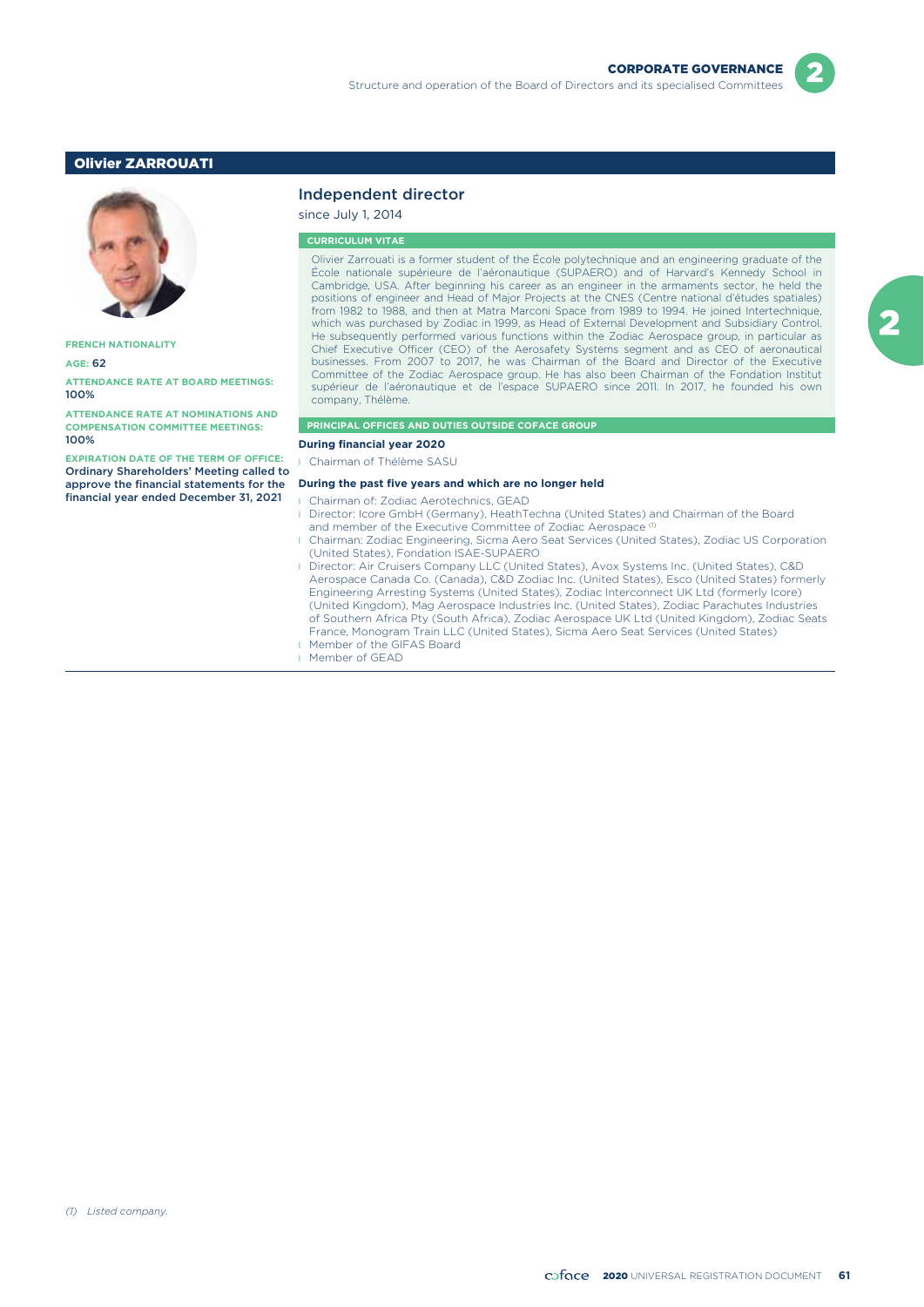# **2.1.3 Operation of the Board of Directors**

The Board of Directors has developed Internal<br>Rules-which-can-be consulted on the website at Rules which can be consulted on the website at http://www.coface.com/Group/Our-organisation, in the Board of Directors tab.

### Convening notice of the Board of Directors

The Board of Directors meets as often as required in the interests of the Company, and at least once per quarter.

Board meetings are convened by the Chairman. However, directors representing at least one third of the Board members may convene a meeting of the Board, detailing the agenda, if there has been no meeting for more than two months. In the event that the CEO's duties are not performed by the Chairman, the CEO may also ask the Chairman to convene a Board meeting to consider a fixed agenda.

Board meetings are held either at the registered office or any other location indicated in the convening notice. From March 2020, Board of Directors' meetings were mainly held by video-conferencing or telecommunications because of the Covid-19 pandemic. The convening notice is in the form of a simple letter or e-mail, sent to the Board members within a reasonable period of time before the scheduled date of the meeting. It is sent out by the Board Secretary.

In the event of an emergency as defined below ("Emergency"), the following accelerated procedure may be applied.

An Emergency is defined as an exceptional situation (i) marked by the existence of a brief period of time, imposed by a third party on penalty of being time-barred, and for which a failure to comply could result in harm to the Company or one of its subsidiaries or (ii) which requires a quick response from the Company which is incompatible with the application of the Board of Directors' usual time frame for a convening notice.

In an Emergency, the meeting may be convened using all appropriate methods, even verbally, and the time frames for convening and holding the meeting of the Board of Directors shall not be subject to the provisions described above, insofar as the Chairman of the Board of Directors of the Company has:

- **I** first sent notice to the directors providing the basis for the Emergency as defined above; and
- **I** sent all directors, with the convening notice for said Board meeting, all the information needed for their analysis.

## Conduct of the Board of Directors' meetings

Meetings of the Board of Directors are chaired by the Chairman of the Board of Directors or, in his absence, by the oldest director or by one of the Vice-Chairmen, as the case may be.

In accordance with the legal and regulatory provisions, and except when adopting decisions relating to the review and closing of the annual corporate and consolidated financial statements, directors participating in the Board meeting by video conference or telecommunication that meet the technical criteria set by the current legal and regulatory provisions are deemed to be present for the purposes of calculating the quorum and the majority.

Each meeting of the Board of Directors must be long enough for useful and in-depth debate on the agenda. Decisions are made by a majority of the votes of the members present or represented. In the event of a tie, the Chairman of the Board of Directors shall have the casting vote.

In the event of a malfunction in the video conference or telecommunications system, as noted by the Chairman of the Board of Directors, the Board may make valid decisions and/or move forward with just the members who are physically present, provided that the quorum conditions are met.

## Informing the Board of Directors

Pursuant to the terms of Article 21 of the Company's Articles of Association, and Article 3.4 of the Board of Directors' Internal Rules, the Board carries out the inspections and verifications which it deems necessary. The Chairman or the Chief Executive Officer must send each director all the documents and information needed to fulfil their duties.

The directors must have access to the information that will allow them to make an informed decision, sufficiently in advance of the meeting of the Board of Directors. However, for urgent matters, or when respect for confidentiality so requires, and in particular when sensitive strategic, commercial or financial information is at issue, this information may be provided during the meeting. Directors shall likewise receive, if they so request, a copy of the minutes of the Board of Directors' deliberations.

Furthermore, the directors receive all useful information on the events or operations which are significant for the Company in between meetings.

The Company has set up a Group-level governance system based on a clear separation of responsibilities with a system for the provision of information. This governance system includes the following key functions: risk management, verification of compliance, internal audit and actuarial functions (see Section 5.1.2 "Organisation"). Each key function operates under the ultimate responsibility of the Board of Directors, to which it reports.

**I** Information at the initiative of the Board of Directors.

The Board of Directors consults key function managers, directly and at its own initiative, whenever it deems this necessary and at least once a year. This consultation can take place in the absence of the Chief Executive Officer if the Board members consider it necessary. The Board of Directors may refer this consultation to a specialised Board committee.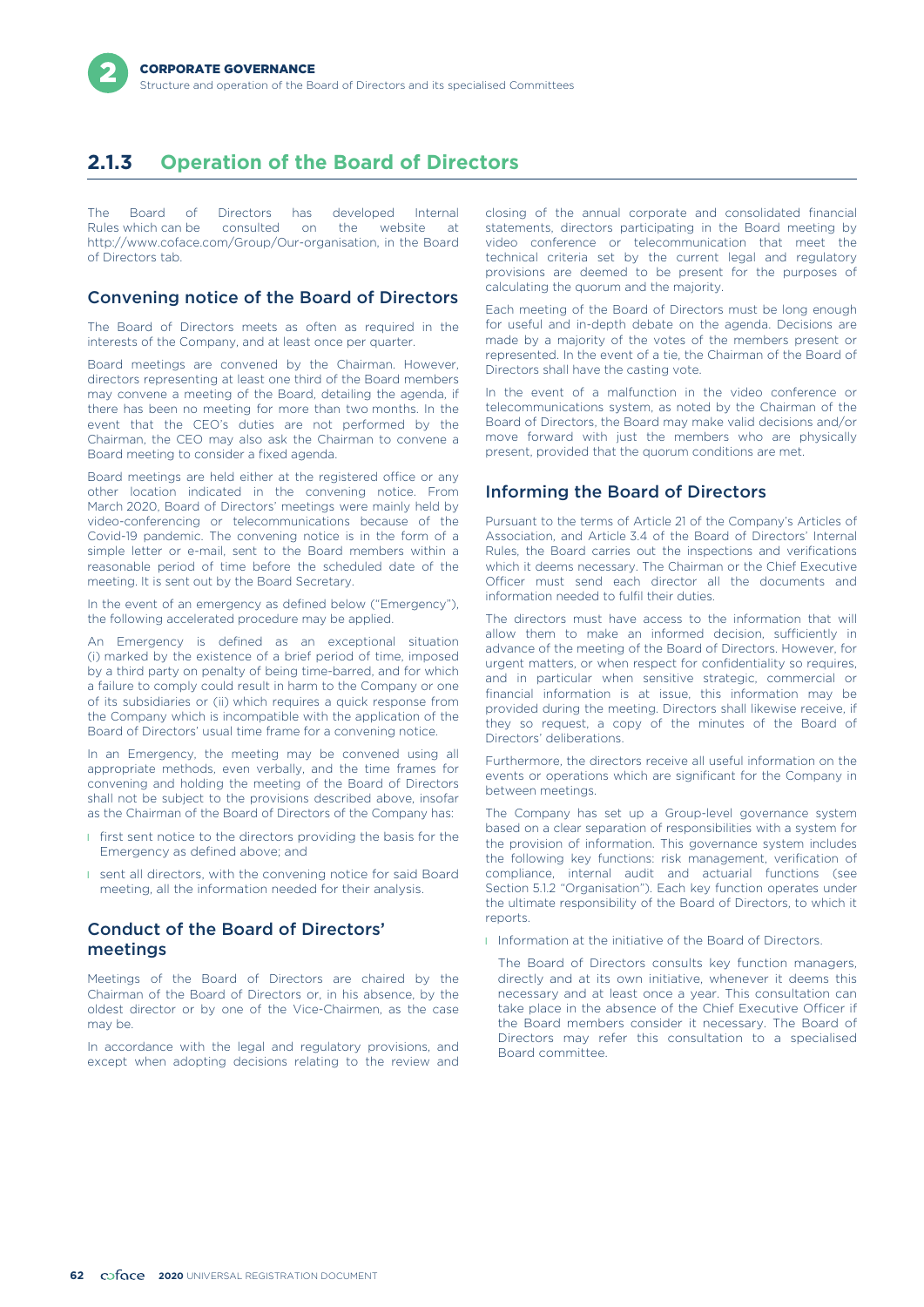- 
- I Information at the initiative of a key function manager. <br>a written report of the problem to the Chairman. The

Key function managers may inform the Board of Directors,<br>directly and at their own initiative, of the occurrence of<br>certain events that warrant this action. They must do so<br>immediately upon encountering a major problem tha

## **2.1.4 Activities of the Board of Directors in 2020**

The Board of Directors met ten times in 2020.

The average attendance rate was 98%.

The main subjects reviewed by the Board of Directors in 2020 were:

| The Company's financial position,<br>cash and exposure | • Approval of the 2019 annual financial statements (parent company and consolidated<br>statements).<br>• Review of quarterly and half-yearly financial statements.<br>• Review of the impact of the health crisis on the company's activity.<br>• Proposal for the non-payment of dividends.<br>• Approval of the 2021 budget.                                                                                                                                                                                                                                                                                      |
|--------------------------------------------------------|---------------------------------------------------------------------------------------------------------------------------------------------------------------------------------------------------------------------------------------------------------------------------------------------------------------------------------------------------------------------------------------------------------------------------------------------------------------------------------------------------------------------------------------------------------------------------------------------------------------------|
| Internal control/Risks                                 | • Solvency II: approval of all written policies as drafted or revised in 2020.<br>• Regulatory reports: ORSA, RSR, SFCR, actuarial reports and anti-money laundering reports.<br>• Risk appetite.<br>• Review of the Solvency II comfort scale.                                                                                                                                                                                                                                                                                                                                                                     |
| Corporate governance                                   | • Convening of a Combined Shareholders' Meeting on May 14, 2020.<br>• Self-assessment of the Board's work.<br>• Review of the internal charter relating to regulated agreements.<br>• Review of regulated agreements entered into in previous years.<br>• Amendment to the Articles of Association relating to the age of the Chairman of the Board<br>of Directors.<br>• Reappointment of the Chief Executive Officer.<br>• Appointment of a new Chairman of the Board of Directors.<br>• Appointment of a member of the Nominations and Compensation Committee.<br>• Assessment of the independence of directors. |
| Compensation                                           | • Compensation of the Chief Executive Officer.<br>• Directors' compensation.<br>• Approval of the 2020 Long-Term Incentive Plan.                                                                                                                                                                                                                                                                                                                                                                                                                                                                                    |
| Financial operations                                   | • Authorisation to issue quarantees as part of the factoring business.<br>• Decision to carry out a share buyback programme.<br>• Renewal of the liquidity agreement.<br>• COFACE SA quarantee for the securitisation programme.                                                                                                                                                                                                                                                                                                                                                                                    |
| Corporate strategy                                     | • Approval of the new Build to Lead strategic plan.<br>• Review of the sale by Natixis to Arch Capital Group of 29.5% of the capital of COFACE SA.<br>• Overview of the various government support systems for credit insurance.                                                                                                                                                                                                                                                                                                                                                                                    |
| Corporate Social Responsibility                        | • Presentation of the actions taken.<br>• Implementation of the CSR plan.                                                                                                                                                                                                                                                                                                                                                                                                                                                                                                                                           |

## **2.1.5 Diversity policy applied to the members of the Board of Directors**

The Company is vigilant with regard to the diversity of the members of its Board of Directors, in order to ensure that the latter operates in a manner appropriate to the Company's business and development, in compliance with applicable regulations. The Company also refers to the provisions of the AFEP-MEDEF Code in implementing its diversity policy. Several criteria are applied:

**I** Number of directors

The number must reflect the size of the Company and the aforementioned diversity. In 2020, there were 12 directors.

**I** Seniority and age of directors

The Company complies with the regulations as concerns the term of corporate offices, and strives to have a wide range of ages represented on its Board. In 2020, the average age of directors was 55.

**Proportion of independent and non-independent members** 

The Company complies with the rules applicable to narrowly held and controlled companies. 42% of the members of the Board of Directors are independent directors. Two-thirds of the directors, including the Chairman, sitting on the Audit and Accounts Committee and the Nominations and Compensation Committee are independent directors. The Risk Committee is chaired by an independent director.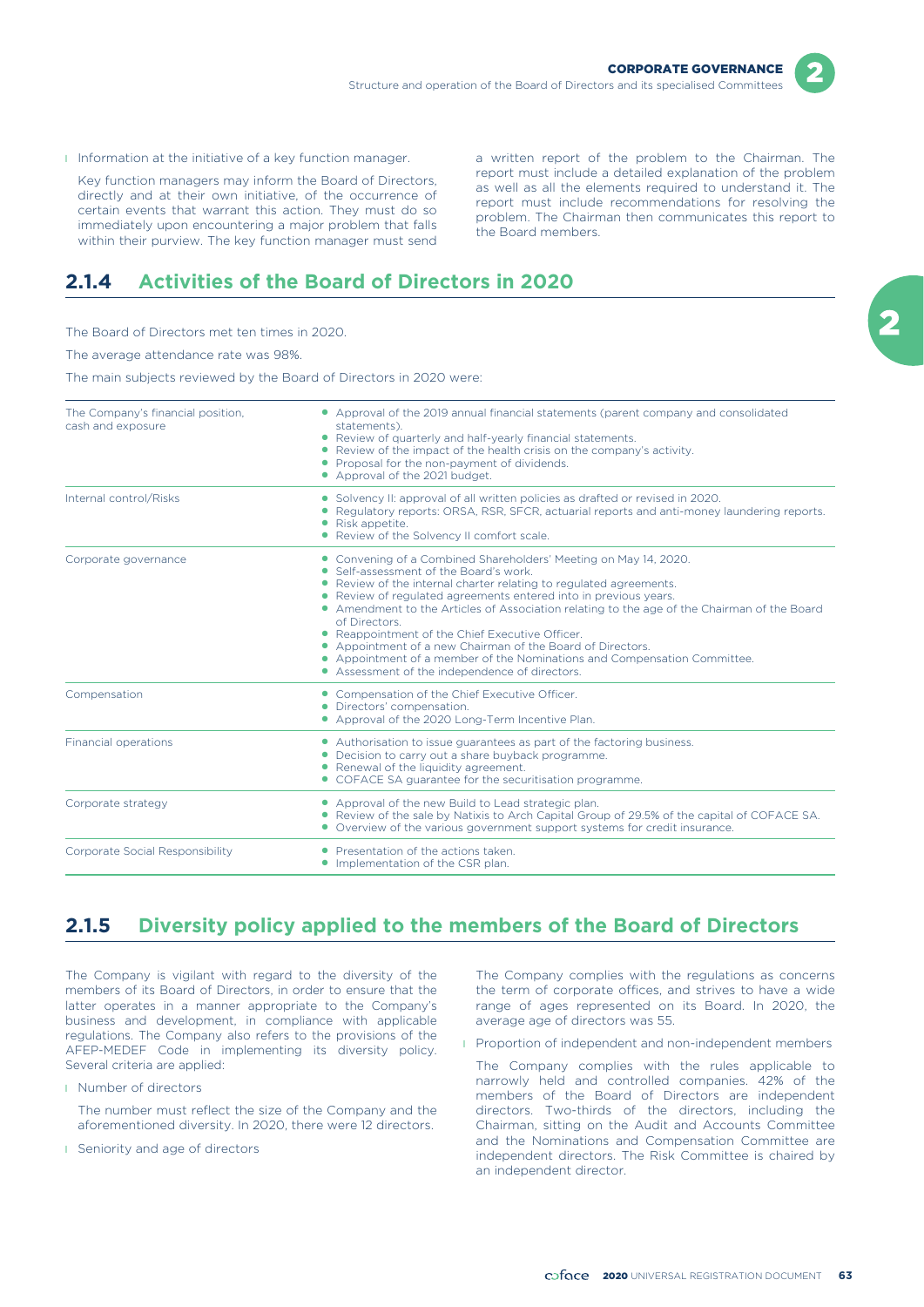

**I** International diversity

The Company takes into account international diversity, which stood at 17% in 2020.

l Gender equality

The Company strives to maintain a gender balance on its Board of Directors. In 2020, the proportion of women on the Board was 58%.

## **2.1.6 Assessment of the Board's work**

At the Board of Directors' meeting of October 26, 2020, Coface Group's Corporate Secretary reminded directors that the Board performs a self-assessment of its work every three years with the assistance of an external consultant, in accordance with the provisions of the AFEP-MEDEF Code. This assessment should have been carried out in 2020. However, given the changes to the composition of the Board of Directors when Arch Capital acquired 29.5% of COFACE SA's share capital, it was proposed to defer this "external" assessment to 2022 in order to review the functioning of the Board of Directors in its new configuration.

The Directors approved this proposal and agreed to carry out an internal self-assessment of the work of the Board of Directors and its specialised committees, as presented below.

This exercise was conducted using a questionnaire.

The assessment mainly focused on:

- I the organisation, operation and composition of the Board;
- I the relevance of the agendas and discussions on topics of importance to the Company;

**I** Skills and expertise

The Company ensures its directors possess specific skills in certain fields, in order to ensure that the Board has the requisite expertise in terms of financial skills, insurance regulations, human resources and digital technology.

- **I** the relationship between the directors and general management;
- I the work of the specialised committees;
- **I** the overall performance of the Board.

In general, the overall performance of the Board is considered satisfactory, in terms of the organisation of the Board and its work, the involvement and competence of the directors, the answers obtained from the Company to their questions, the relationship of trust with the Chairman and the Chief Executive Officer and compliance with the rules of governance.

The main areas to improve on in 2021 are as follows:

- I the creation of a tool for retrieving all the documents of previous councils and committees;
- l the re-establishment in 2022 of a one-day strategic seminar.

## **2.1.7 Analysis of the independence of members of the Board of Directors**

Pursuant to the AFEP-MEDEF Code, the Board of Directors must review the status of independent directors every year. At its meeting of December 16, 2020, the COFACE SA Board of Directors reviewed the situation of five directors who are not part of BPCE Group with respect to the criteria recommended in the Corporate Governance Code of Listed Companies (AFEP-MEDEF code) and the analysis of the Corporate Governance High Committee (HCGE) as published in the guide to the AFEP-MEDEF Code, which was revised in January 2020.

In order to evaluate the independence of directors and in the absence of any other dependence criteria, Coface attaches particular importance to any business relationship with a company in which the directors hold senior management positions.

In the event of the existence of any such relationship, Coface assesses any impact it could have on the independent judgement of the director. In order to do this, Coface analyses a body of evidence and parameters, including in particular the nature of the activity, the place of credit insurance in the

strategy of the Company, the importance of the contract with regard to the Company's turnover and the existence of an alternative offering at comparable conditions on the market. Comparable criteria are applied for relationships in which there is a contract for the supply of goods or services.

This review shows that Éric Hémar, Olivier Zarrouati, Sharon MacBeath and Isabelle Laforgue have no dependent relationship as they perform their duties in companies not insured by Coface. Nathalie Lomon holds senior management positions within the SEB group, a company insured by Coface. However, the analysis did not identify any dependent relationship between the two companies. The amount of premiums paid by SEB is less than 0.4% of the amount of COFACE premiums. Conversely, the competitive conditions that characterise the credit insurance market would allow SEB to provide an alternative in the event that there is a break in its relations with Coface. This affiliation does not therefore affect the independence of Nathalie Lomon.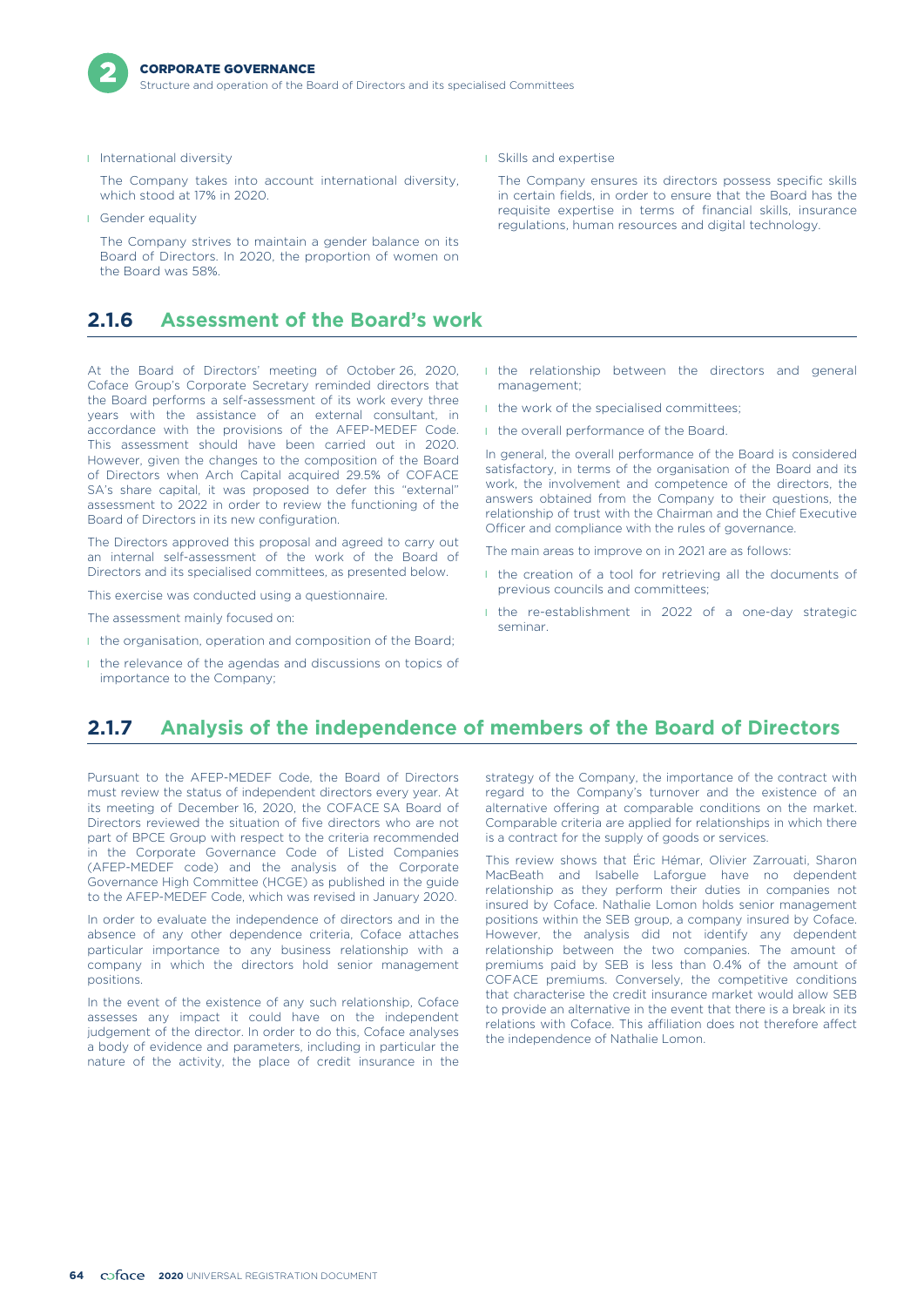

Structure and operation of the Board of Directors and its specialised Committees

| <b>CRITERIA TO BE ASSESSED</b>                                                                                                                                                                                                                                                                                                               | ÉRIC<br><b>HÉMAR</b> | <b>NATHALIE</b><br><b>LOMON</b> | <b>SHARON</b><br><b>MACBEATH</b> | <b>ISABELLE</b><br><b>LAFORGUE</b> | <b>OLIVIER</b><br><b>ZARROUATI</b> |
|----------------------------------------------------------------------------------------------------------------------------------------------------------------------------------------------------------------------------------------------------------------------------------------------------------------------------------------------|----------------------|---------------------------------|----------------------------------|------------------------------------|------------------------------------|
| Not to have held an employee position or a<br>corporate mandate within the past five years in<br>Natixis, Coface, or one of its subsidiaries.                                                                                                                                                                                                | ü                    | ü                               | ü                                | ü                                  | ü                                  |
| Not to be a corporate officer of a company in<br>which Coface directly or indirectly holds a<br>directorship or in which an employee or corporate<br>officer of Coface holds or has held a directorship<br>within the past five years.                                                                                                       | ü                    | ü                               | ü                                | ü                                  | ü                                  |
| Not to be a customer, supplier, corporate banker,<br>significant investment banker of the Company or<br>its Group, or for which the Company or its Group<br>represents a significant proportion of the business.                                                                                                                             | ü                    | ü                               | ü                                | ü                                  | ü                                  |
| Not to have a close family tie to a corporate officer.                                                                                                                                                                                                                                                                                       | ü                    | ü                               | ü                                | ü                                  | ü                                  |
| Not to have been an auditor of Coface over the<br>past five years.                                                                                                                                                                                                                                                                           | ü                    | ü                               | ü                                | ü                                  | ü                                  |
| Not to have been a director of Coface for more<br>than 12 years.                                                                                                                                                                                                                                                                             | ü                    | ü                               | ü                                | ü                                  | ü                                  |
| Not to be a director representing a significant<br>shareholder of Coface or Natixis.                                                                                                                                                                                                                                                         | ü                    | ü                               | ü                                | ü                                  | ü                                  |
| Not to receive or have received significant<br>supplementary compensation from Coface or from<br>the Group outside of the compensation paid for<br>attendance at meetings of the Board of Directors<br>and its committees, including participation in any<br>form of stock options, or any other form of<br>performance-linked compensation. | ü                    | ü                               | ü                                | ü                                  | ü                                  |

The percentage of independent directors on the Board was 42% as at December 31, 2020.

# **2.1.8 Specialised committees, offshoots of the Board of Directors**

Pursuant to Article 18 of the Company's Articles of Association, the Board of Directors may decide to form, with or without the participation of individuals who are not directors, committees or commissions to examine issues that the Board itself or its Chairman refers for their assessment. These committees or commissions perform their duties under its responsibility.

In this regard, the Board of Directors has established an Audit and Accounts Committee, a Risk Committee, and a Nominations and Compensation Committee, whose composition, powers and rules of operation are described below.

### Audit and Accounts Committee

During financial year 2020, the members of the Audit and Accounts Committee were Éric Hémar (Chairman), Isabelle Laforgue and Marie Pic-Pâris.

Two-thirds of the members of the Audit and Accounts Committee are independent members of the Board of Directors. It thus conforms to the recommendation of the AFEP-MEDEF Code according to which this committee must have a majority of independent members.

### Composition (Article 1 of the Audit and Accounts Committee Internal Rules)

### l Members

The Audit and Accounts Committee has three members, who have the appropriate and requisite qualifications to exercise their functions effectively, including particular expertise in financial or accounting matters. They are appointed from among the directors of the Company for the duration of their term of office as members of the Board of Directors.

At least two-thirds of the members of the Audit and Accounts Committee are independent members of the Board of Directors.

l Chairman

The Chairman of the Audit and Accounts Committee will be one of the members of the Audit and Accounts Committee nominated by the Company's Board of Directors from among the independent members for the duration of his/her term of office as a director.

The Chairman of the Audit and Accounts Committee will exercise his/her functions in accordance with the Audit and Accounts Committee Internal Rules.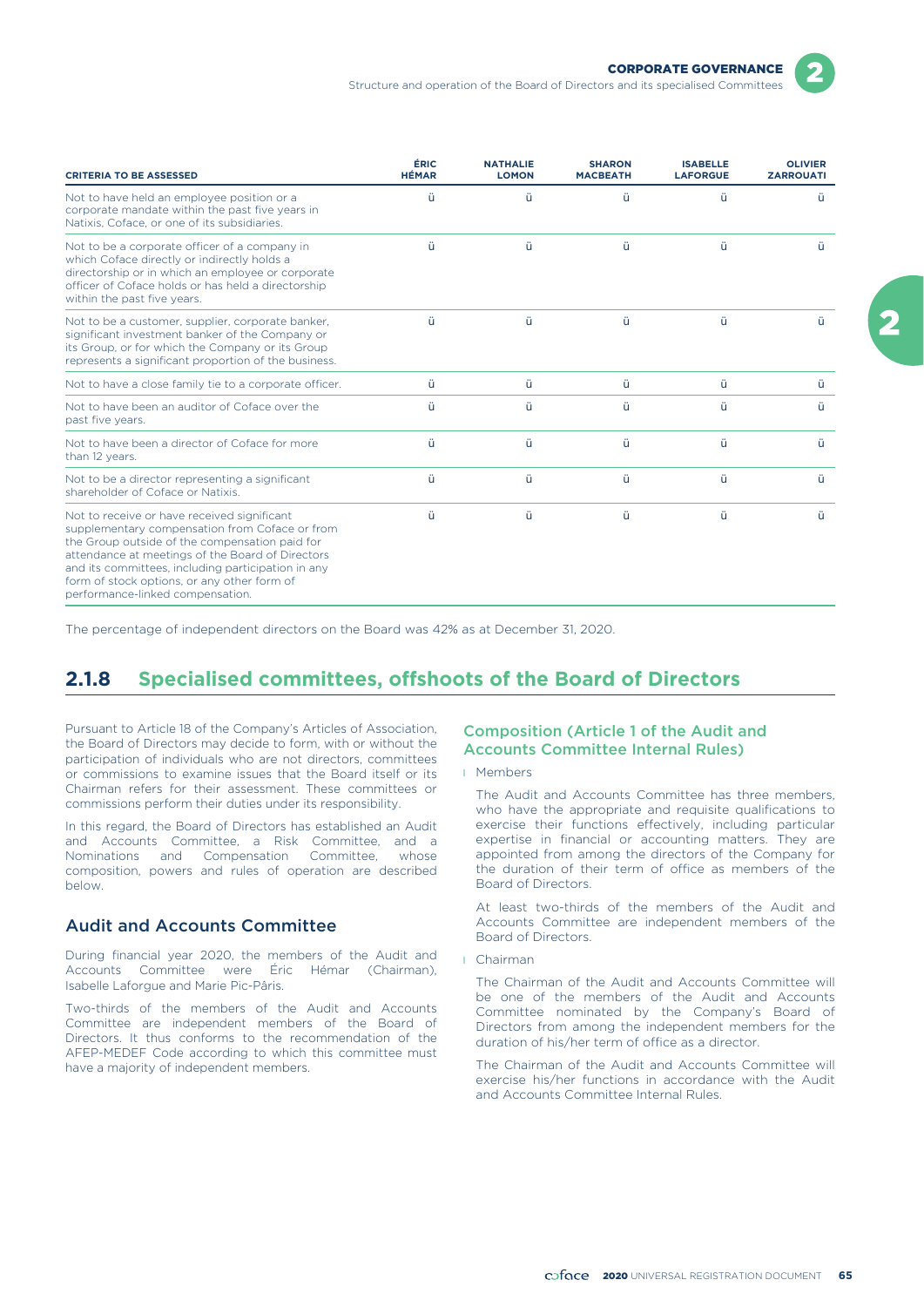The Chairman of the Audit and Accounts Committee will set the dates, times and places of the meetings of the Audit and Accounts Committee, set the agenda and chair its meetings. The convening notices for the meetings will be sent by the Committee's Secretary,

who reports to the Board of Directors on the opinions and recommendations expressed by the Audit and Accounts Committee for the Board of Directors to consider.

The Chairman of the Audit and Accounts Committee will ensure that the preparation and due process of the work of the Audit and Accounts Committee is monitored between each of its meetings.

### Duties (Article 3 of the Audit and Accounts Committee Internal Rules)

The role of the Audit and Accounts Committee is to ensure that matters concerning the development and verification of accounting and financial information are monitored, in order to facilitate the Board of Directors' duties of control and verification. In this regard, the committee issues opinions and/or recommendations to the Board of Directors.

Accordingly, the Audit and Accounts Committee will, in particular, exercise the following principal functions:

**I** Monitoring the preparation of financial information

The Audit and Accounts Committee must examine the annual or half-year corporate and consolidated financial statements before they are presented to the Board of Directors, to ensure the accounting methods used to prepare these financial statements are relevant and consistent.

The Audit and Accounts Committee reviews in particular the level of technical provisions and any situations that could create a significant risk for the Group, as well as all financial information or quarterly, half-year or annual reports on the Company's business, or produced as a result of a specific transaction (such as asset contribution, merger or market transaction).

It reviews the accounting treatment of all major transactions.

The examination of the financial statements should be accompanied by a presentation by the Statutory Auditors indicating the key points not only of the results of the statutory audit, in particular the audit adjustments and significant weaknesses in internal control identified during the conduct of the audit, but also the accounting methods used, as well as a presentation by the Chief Financial Officer describing the Company's risk exposure and its material off-balance sheet commitments.

It examines the scope of consolidated companies.

**I** Monitoring the control of the external audit of financial statements

The Audit and Accounts Committee is responsible for monitoring the legal control of the corporate and consolidated financial statements by the Company's Statutory Auditors.

The Audit and Accounts Committee has regular discussions with the Statutory Auditors during the Audit and Accounts Committee meetings dealing with the review of the procedures for preparing financial

information and the review of the financial statements in order to report on their performance and the conclusions of their work.

The Audit and Accounts Committee should also monitor the Company's Statutory Auditors (including without the presence of the executives), in particular their working schedule, potential difficulties encountered in the exercise of their duties, modifications which they believe should be made to the Company's financial statements or other accounting documents, irregularities, anomalies or accounting inaccuracies which they may have identified, uncertainties and material risks relating to the preparation and treatment of accounting and financial information, and material weaknesses in internal control that they may have discovered.

It is responsible for monitoring the independence of the Statutory Auditors and compliance with the professional code of conduct.

The Audit and Accounts Committee shall meet the Statutory Auditors at least once a year without the presence of the executives. In this respect, the Audit and Accounts Committee should also review, with the Statutory Auditors, the risks affecting their independence and the preventive measures taken to mitigate such risks. It must, in particular, ensure that the amount of the fees paid by the Company and the Group, or the share of such fees in the revenues of the firms and their networks, would not impair the independence of the Statutory Auditors.

At the same time, the Statutory Auditors will also present to the Audit and Accounts Committee a report on compliance with their obligations regarding the professional code of conduct for Statutory Auditors and with professional auditing standards.

To this end, the Audit and Accounts Committee must, in particular, ask to receive each year:

- **I** the Statutory Auditors' statement of independence;
- I the amount of the fees paid to the network of Statutory Auditors by the companies controlled by the Company or the entity controlling the Company in respect of services that are not directly related to the Statutory Auditors' duties; and
- **I** information concerning the benefits received for services directly related to the Statutory Auditors' duties.
- **I** Selection and renewal of the Statutory Auditors

The Audit and Accounts Committee must oversee the selection and renewal of the Statutory Auditors, and must submit the result of this selection to the Board of Directors. When the Statutory Auditors' term expires, the selection or renewal of the Statutory Auditors may be preceded, at the suggestion of the Audit and Accounts Committee and the decision of the Board of Directors, by a call for tenders overseen by the Audit and Accounts Committee, which will approve the specifications and choice of firms consulted, and ensure the selection of the "best bidder" and not the "lowest bidder".

The Audit and Accounts Committee reports regularly on the exercise of its duties to the Board of Directors and informs it without delay of any difficulties encountered.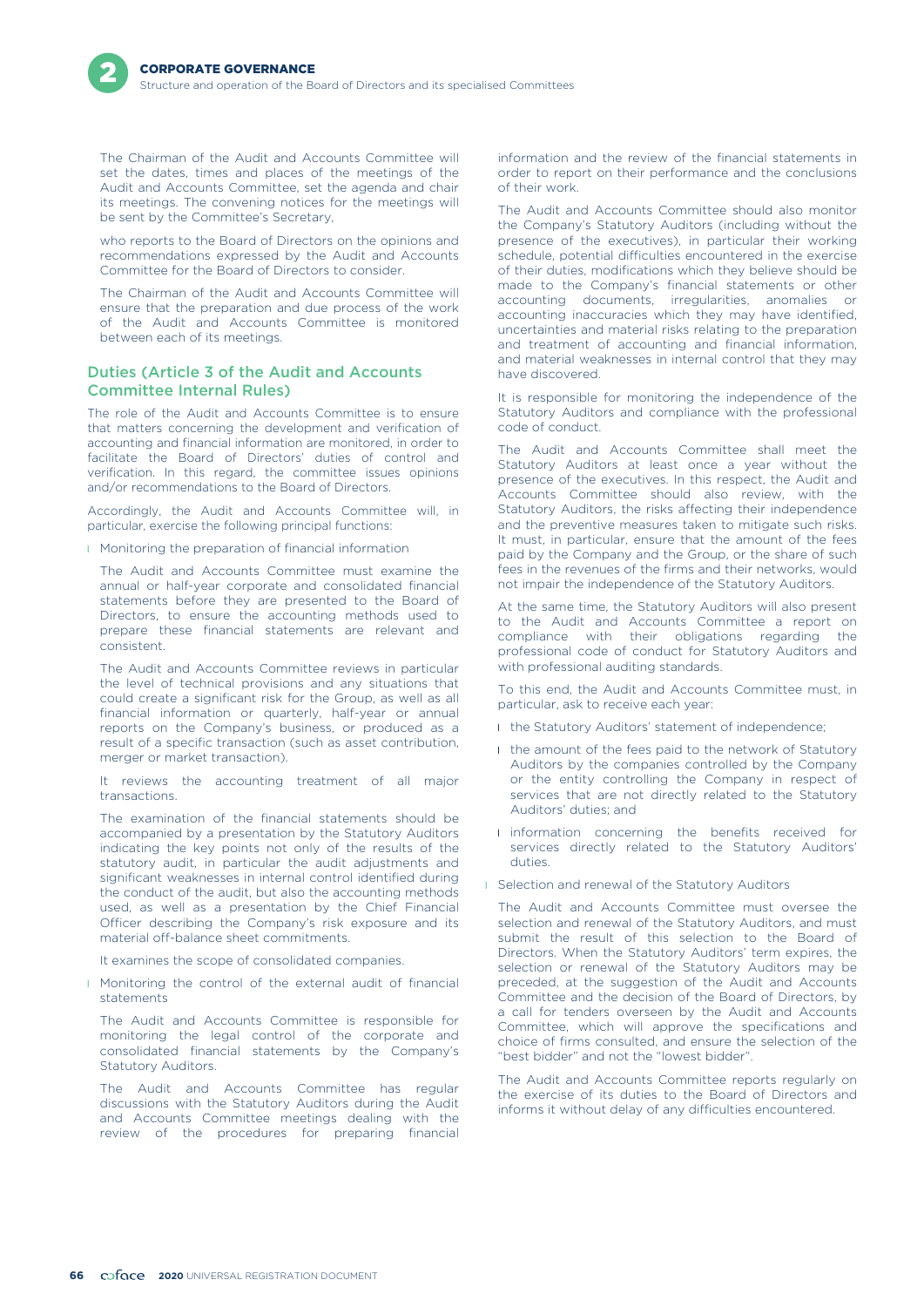**I** Approval of the provision by the Statutory Auditors of services other than account certification

Pursuant to the provisions of Article L.822-11-2 of the French Commercial Code, the committee approves the provision by the Company's Statutory Auditors of services other than account certification. In this case, it makes this decision after having reviewed the risks affecting the independence of the Statutory Auditors and the preventive measures adopted by the latter.

l Internal control duties

The Audit and Accounts Committee provides its opinion on the organisation of the Audit Department.

The committee receives a copy of the Company's annual audit plan. It reviews this plan, in cooperation with the Risk Committee.

It is responsible for monitoring internal audit recommendations when these relate to its areas of expertise. It receives regular summary reports from management.

It receives a copy of the annual compliance plan.

**I** Annual budget

Before the beginning of each financial year, it reviews the Company's draft budget and monitors the budget process throughout the financial year.

### Operation (Article 2 of the Audit and Accounts Committee Internal Rules)

**I** Frequency of meetings and procedures for convening meetings

The Audit and Accounts Committee will be convened whenever necessary and at least four times a year. The Audit and Accounts Committee will, in particular, meet prior to each Board meeting if the agenda includes the examination of a matter within its remit and sufficiently in advance of any Board meeting for which it is preparing resolutions.

**I** Ordinary convening of meetings

Meetings of the Audit and Accounts Committee are called in writing, with convening notices issued by the committee's Secretary and sent to each member. The Chairman of the Company's Board of Directors may, as necessary, refer a matter to the Chairman of the Audit and Accounts Committee and ask them to convene said committee to discuss a specific agenda.

**I** Extraordinary convening of meetings

Two members of the Audit and Accounts Committee may ask its Chairman to convene a meeting of the committee to discuss a certain agenda or to add one or more points to the agenda in accordance with the limits and powers of said committee. In the event that the Chairman of the Audit and Accounts Committee does not grant this request within a period of 15 days, the two members may convene the Audit and Accounts Committee and set the agenda for its meeting.

If the Company's Statutory Auditors consider there is an event which exposes the Company or its subsidiaries to a significant risk, they may ask the Chairman of the Audit and Accounts Committee to convene a meeting of said committee.

**I** Form and timing for convening meetings

The notice convening the Audit and Accounts Committee contains the detailed agenda for the meeting and is sent to the members of the Audit and Accounts Committee with reasonable prior notice. The information allowing the members of the Audit and Accounts Committee to issue informed advice during this meeting is sent to the members of said committee, to the extent possible, sufficiently in advance of the meeting.

In case of an urgent matter, the Audit and Accounts Committee may be convened at any time by its Chairman, acting under an exceptional procedure. In this case, the Audit and Accounts Committee meeting does not need to comply with the time limits for the above convening notice as long as the urgent matter is declared in the convening notice and the information allowing the members of the Audit and Accounts Committee to issue informed advice has been sent prior to the meeting.

**I** Attendance at Audit and Accounts Committee meetings

If any member is unable to attend a meeting of the Audit and Accounts Committee, he or she may participate in the meeting by phone or video conference.

Only the members and the Secretary of the Audit and Accounts Committee are entitled to attend its meetings.

At the Chairman's proposal, the Audit and Accounts Committee may invite to any of its meetings any executive of the Company (including an executive of any of the principal subsidiaries) capable of informing the work of the Audit and Accounts Committee, as well as the Statutory Auditors of the Company.

**I** Quorum and majority rule

The opinions and recommendations expressed by the Audit and Accounts Committee can only be valid if at least half of its members (including the Chairman) are present.

No member of the Audit and Accounts Committee may represent another member.

The opinions and recommendations of the Audit and Accounts Committee will be adopted if the Chairman and the majority of members present at the meeting vote in favour.

**I** Secretariat and minutes of meetings

The Secretary of the Company's Board of Directors is responsible for the secretariat of the Audit and Accounts Committee.

The opinions and recommendations of the Audit and Accounts Committee will be included in a written report. One copy of the report will be sent to all members of the Audit and Accounts Committee and another, if required, will be sent by the Chairman to the directors of the Company.

### Activity of the Audit and Accounts Committee

The Audit and Accounts Committee met five times in 2020. The average attendance rate was 100%.

The main work notably addressed:

- **approval of the annual financial statements for the 2019** financial year;
- **I** examination of the quarterly and half-yearly financial statements for the 2020 financial year;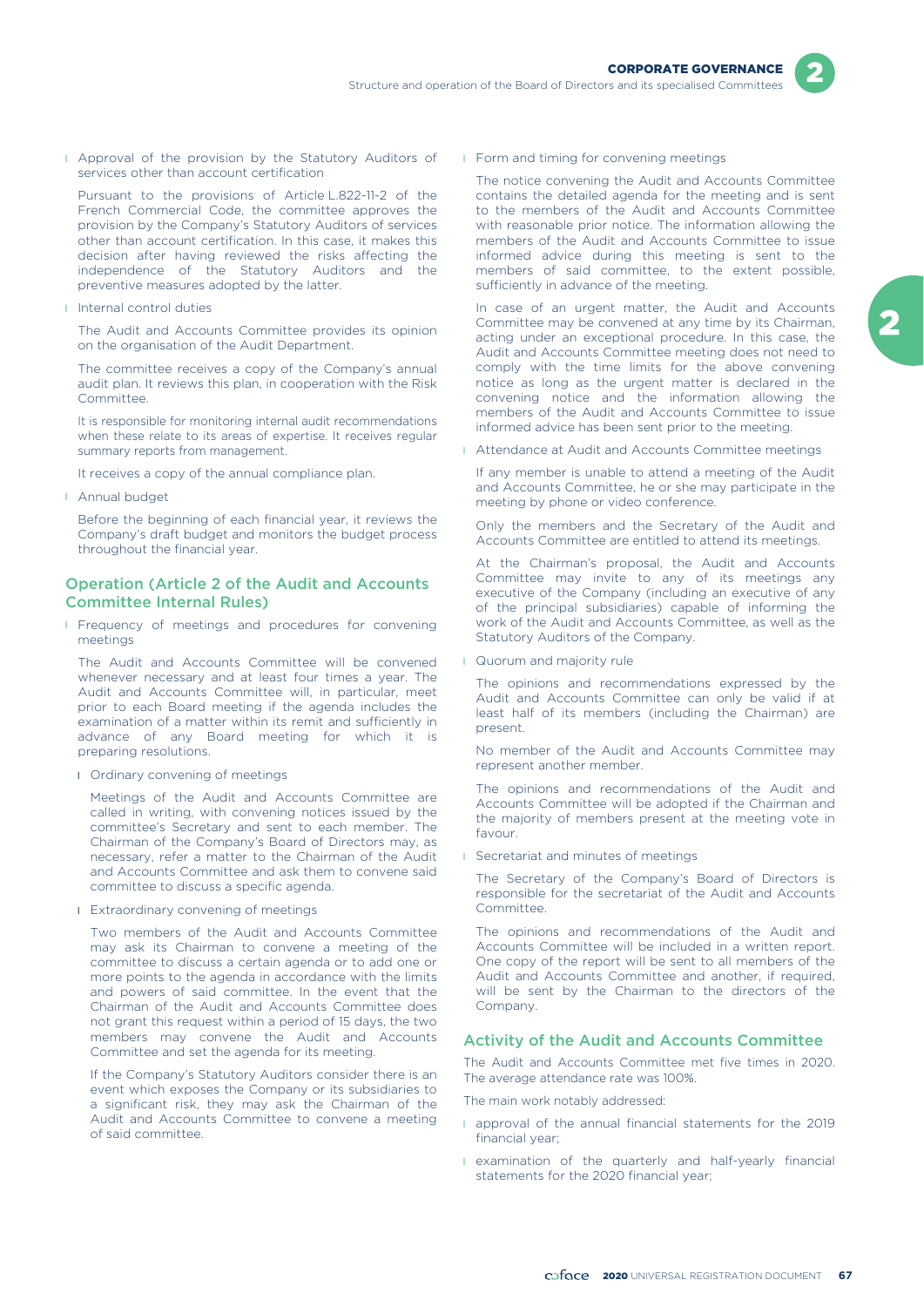

Structure and operation of the Board of Directors and its specialised Committees

- **I** the IFRS 17 project;
- I the anti-fraud system;
- **I** composition, allocation and performance of the financial portfolio;
- **I** review of off-balance sheet commitments;
- **a** approval of the internal audit policy;
- **p** presentation of the 2021 budget:
- **I** examination and approval of the 2021 audit plan.

### Risk Committee

The principle of a Risk Committee was decided by the Board of Directors during its meeting of April 24, 2018.

In 2020, the Risk Committee was composed of Nathalie Lomon (Chairman), Isabelle Rodney and Anne Sallé-Mongauze.

### Composition (Article 1 of the Risk Committee Internal Rules)

l Members

The Risk Committee has three members, who have the appropriate and requisite qualifications to exercise their functions effectively, including expertise in risk management. They are appointed from among the directors of the Company for the duration of their term of office as members of the Board of Directors.

The Risk Committee has an independent member from the Board of Directors.

l Chairman

The Chairman of the Risk Committee is the independent member of the Risk Committee nominated by the Board of Directors for the duration of his/her term of office as a director.

The Chairman exercises his/her functions in accordance with the Internal Rules of the Risk Committee.

The Chairman of the Risk Committee sets the dates, times and places of its meetings, establishes the agenda and chairs its meetings. The convening notices for the meetings will be sent by the committee's secretary,

who reports to the Board of Directors on the opinions and recommendations expressed by the Risk Committee for the Board of Directors to consider.

The Chairman of the Risk Committee will ensure that the preparation and due process of the work of the Risk Committee are monitored between each of its meetings.

### Duties (Article 3 of the Risk Committee Internal Rules)

The role of the Risk Committee is to ensure that the risk management and monitoring mechanisms are effective and that there are efficient operational internal control measures in place, review the compliance of reports sent to the regulator, monitor the Group's capital requirements management, and monitor the implementation of recommendations from internal audits of areas under its responsibility. The Risk Committee carries out all of these duties in order to facilitate the Board of Directors' duties of control and verification. In this regard, the committee issues opinions and/or recommendations to the Board of Directors.

Accordingly, the principal functions of the Risk Committee include the following:

**I** Efficiency of risk management systems

The Risk Committee reviews the major asset and liability risks (including subscription risks, market risk and funding risk), and ensures that effective monitoring and management mechanisms are in place. In this regard, it evaluates the various risk management policies on an annual basis.

Each year, it reviews the internal assessment carried out by the Company of its risks and solvency (ORSA).

It is kept updated on the Company's risk appetite.

It receives and reviews the results and updates of risk mapping carried out by the Company.

**Review of all regulatory reports relating to the Company** 

The Risk Committee receives and reviews the regulatory reports required under regulations (in particular SFCR, RSR, anti-money laundering report, actuarial reports), before they are approved by the Board.

**I** Changes in prudential regulations

The Risk Committee is informed of any regulatory changes that may have an impact on the Group's solvency or governance. It is also informed of solutions introduced to reduce any negative effects of these changes.

**I** The committee is responsible for monitoring the Group's capital requirements.

It monitors, in particular, the drafting of the partial internal model, the compilation of the file for the regulator, and the results of the model.

It also examines the governance of and major changes to the model.

I The committee ensures that all Level 1 and Level 2 operational controls are in place.

It receives a summary of the results of these controls. It is informed of action plans implemented following these controls and is regularly updated on the progress of these action plans.

The Risk Committee is informed of any loopholes in the internal control system and of the corrective actions implemented to address them. It is informed of the actual implementation of these corrective actions.

### Operation (Article 2 of the Risk Committee Internal Rules)

**I** Frequency of meetings and procedures for convening meetings

The Risk Committee will be convened whenever necessary and at least four times a year. The Risk Committee will, in particular, meet prior to each Board meeting if the agenda includes the examination of a matter within its remit and sufficiently in advance (at least two days) of any Board meeting for which it is preparing resolutions.

**I** Ordinary convening of meetings

Meetings of the Risk Committee are called in writing, with convening notices issued by the committee's Secretary under the conditions set out in paragraph 3, Section 1 b of the Risk Committee Internal Rules and sent to each member. The Chairman of the Company's Board of Directors may, as necessary, refer a matter to the Chairman of the Risk Committee and ask them to meet with said committee to discuss a specific agenda.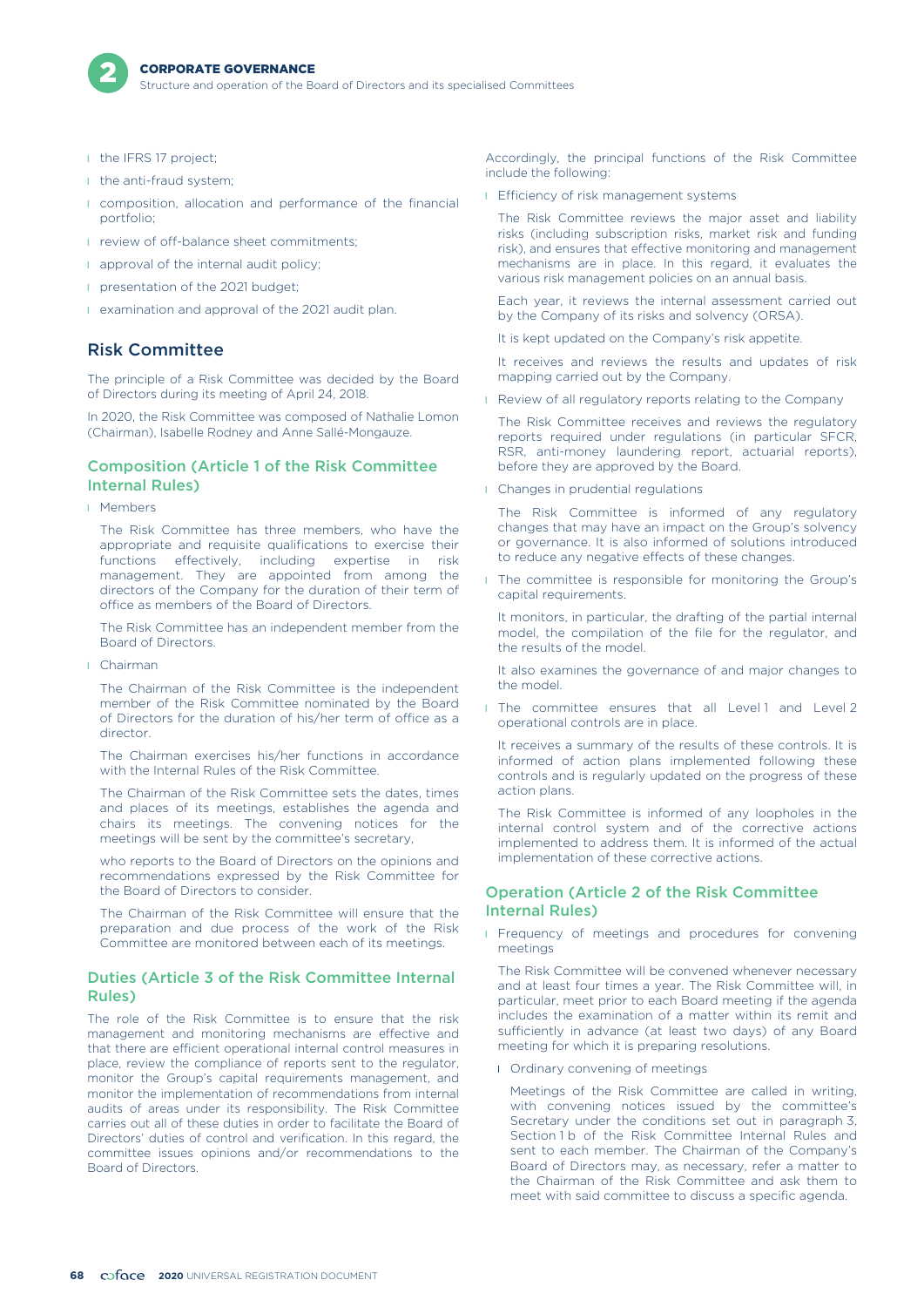

**I** Extraordinary convening of meetings

Two members of the Risk Committee may ask its Chairman to convene a meeting of the committee to discuss a certain agenda or to add one or more points to the agenda in accordance with the limits and powers of said committee. In the event that the Chairman of the Risk Committee does not grant this request within a period of 15 days, the two members may convene the Risk Committee and set its agenda.

If the Company's Statutory Auditors consider there is an event which exposes the Company or its subsidiaries to a significant risk, they may ask the Chairman of the Risk Committee to convene a meeting of said committee.

**I** Form and timing for convening meetings

The notice convening the Risk Committee contains the detailed agenda for the meeting and is sent to the members of the Risk Committee with reasonable prior notice. The information allowing the members of the Risk Committee to issue informed advice during this meeting is sent to the members of said committee, to the extent possible, sufficiently in advance of the meeting.

In case of an urgent matter, the Risk Committee may be convened at any time by its Chairman, acting under an exceptional procedure. In this case, the Risk Committee meeting does not need to comply with the time limits for the above convening notice as long as the urgent matter is declared in the convening notice and the information allowing the members of the Risk Committee to issue informed advice has been sent prior to the meeting.

**I** Attendance at Risk Committee meetings

If any member is unable to attend a meeting of the Risk Committee, he or she may participate in the meeting by phone or video conference.

Only the members and the Secretary of the Risk Committee are entitled to attend its meetings.

At the Chairman's proposal, the Risk Committee may invite to any of its meetings any executive of the Company (including an executive of any of the principal subsidiaries) capable of informing the work of the Risk Committee, as well as the Statutory Auditors of the Company.

**I** Quorum and majority rule

The opinions and recommendations expressed by the Risk Committee can only be valid if at least half of its members (including the Chairman) are present.

No member of the Risk Committee may represent another member.

The opinions and recommendations of the Risk Committee will be adopted if the Chairman and the majority of members present at the meeting vote in favour.

**I** Secretariat and minutes of meetings

The Secretary of the Company's Board of Directors will be responsible for the secretariat of the Risk Committee.

The opinions and recommendations of the Risk Committee will be included in a written report. One copy of the report will be sent to all members of the Risk Committee and another, if required, will be sent by the Chairman to the directors of the Company.

### Activity of the Risk Committee

The Risk Committee met five times in 2020. The average attendance rate was 100%.

It considered:

- **I** the risk mapping;
- **I** follow-up of ACPR observations on the partial internal model;
- l risk policies;
- **i** risk appetite indicators;
- **I** regulatory reports: ORSA, RSR and SFCR and the anti-money laundering report;
- I the impacts of the Covid-19 situation on the various risks;
- **I** compliance actions and their progress;
- I the report on the mapping of outsourcing:
- l actuarial reports;
- **I** the review of financial risks.

### Nominations and Compensation **Committee**

The principle of a Nominations and Compensation Committee was decided by the Board of Directors during its meeting of July 15, 2014. The Nominations and Compensation Committee is made up of Olivier Zarrouati (Chairman), Sharon MacBeath and Nicolas Namias. Nicolas Namias took over from François Riahi, who left Natixis Group on August 3, 2020.

The Nominations and Compensation Committee is chaired by an independent director, and two thirds of the committee are independent members of the Board of Directors. It thus conforms to the recommendation of the AFEP-MEDEF Code according to which this committee must have a majority of independent members.

### Composition (Article 1 of the Nominations and Compensation Committee Internal Rules)

l Members

The Nominations and Compensation Committee has three members, appointed from among the members of the Company's Board of Directors for the duration of their term as director.

The Nominations and Compensation Committee has a majority of independent members of the Board of Directors who are competent to analyse compensation-related policies and practices.

l Chairman

The Chairman of the Nominations and Compensation Committee will be one of the members of the Nominations and Compensation Committee nominated by the Company's Board of Directors from among the independent members for the duration of their term of office as director.

The Chairman of the Nominations and Compensation Committee will convene the meetings of the Nominations and Compensation Committee, determine the agenda and chair the meetings.

The Chairman will report to the Board of Directors on the proposals and recommendations put forward by the Nominations and Compensation Committee in order for the Board of Directors to consider them, and will ensure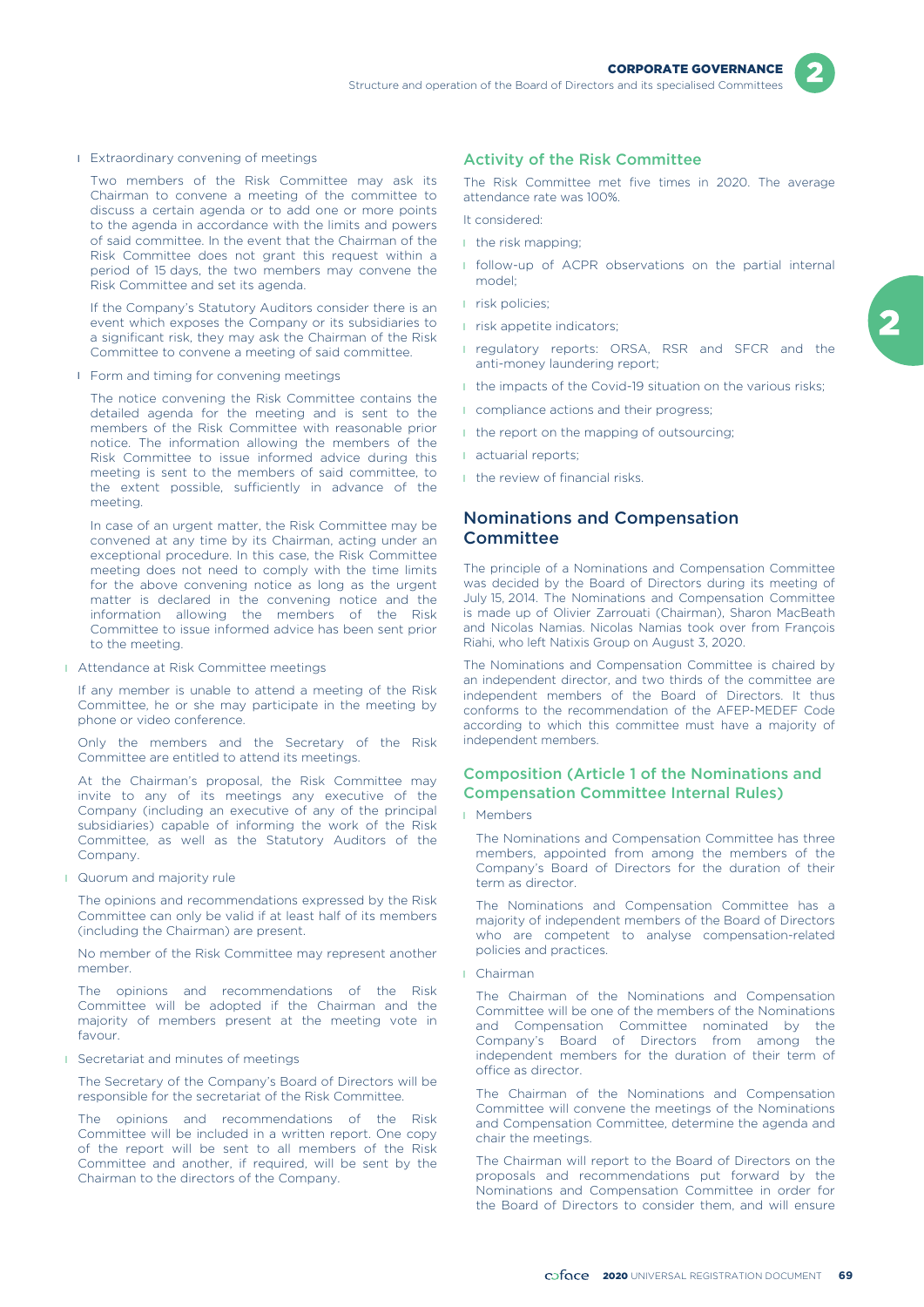that the preparation and due process of the work of the Nominations and Compensation Committee is monitored between each of its meetings.

### Duties (Article 3 of the Nominations and Compensation Committee Internal Rules)

**I** Role of the Nominations and Compensation Committee

In all matters relating to the appointment of executives (and separate from any issues related to their compensation), the Chief Executive Officer will be involved in the work of the Nominations and Compensation Committee.

The Nominations and Compensation Committee shall prepare the resolutions of the Company's Board of Directors on the following topics:

**I** Compensation conditions

The Nominations and Compensation Committee is responsible for formulating proposals for the Company's Board of Directors concerning:

- I the level and terms of compensation of the Chief Executive Officer (CEO), and, as the case may be, the Deputy CEO, including benefits in kind, retirement plans and retirement contributions, as well as potential grants of stock options or warrants;
- l the rules for the distribution of directors' attendance fees to be allocated to the Company's directors and the total amount to be submitted to the approval of the Company's shareholders; and
- **I** compensation policy.
- **I** Appointment conditions
	- The Nominations and Compensation Committee:
	- **I** makes proposals to the Board of Directors regarding the appointment of members of the Board of Directors by the Ordinary Shareholders' Meeting, and the appointment of the members of General Management;
	- **I** establishes and keeps an up-to-date succession plan for members of the Board of Directors and the key executives of the Company and the Group.

In its specific role of appointing members of the Board of Directors, the Nominations and Compensation Committee shall consider the following criteria: (i) the desired balance in the membership of the Board of Directors with regard to the composition and evolution of the Company's ownership; (ii) the desired number of independent Board members; (iii) the proportion of men and women required by current regulations; (iv) the opportunity to renew terms; and (v) the integrity, competence, experience and independence of each candidate. The Nominations and Compensation Committee must also establish a procedure for selecting future independent members and undertake its own evaluation of potential candidates before the latter are approached in any way.

The qualification of an independent member of the Board of Directors is discussed by the Nominations and Compensation Committee, which drafts a report on the matter for the Board. Each year, in light of this report and prior to the publication of the annual report, the Board of Directors will review each director's situation with regard to the criteria of independence as defined by the Internal Rules of the Board of Directors.

**I** Resources and prerogatives of the Nominations and Compensation Committee

The Nominations and Compensation Committee leaves all documents and information required for the completion of their tasks at the disposal of the Company's Chief Executive Officer. It may, moreover, if requested by the Company's Board of Directors, order any study or analysis by experts outside of the Company relating to the compensation conditions for corporate officers from comparable companies in the financial sector.

### Operation (Article 2 of the Nominations and Compensation Committee Internal Rules)

**I** Frequency of meetings and procedures for convening meetings

The Nominations and Compensation Committee will be convened whenever necessary and at least once a year. The Nominations and Compensation Committee will, in particular, meet prior to each Board meeting if the agenda consists of the examination of a matter within its remit and sufficiently in advance of any Board meeting for which it is preparing resolutions.

**I** Ordinary convening of meetings

Meetings of the Nominations and Compensation Committee are called by its Chairman, with convening notices sent to each member. The notice of meeting is sent by the Secretary of the Appointments and Compensation Committee. The Chairman of the Company's Board of Directors may, as necessary, refer a matter to the Chairman of the Nominations and Compensation Committee and ask them to meet with said committee to discuss a specific agenda.

**I** Extraordinary convening of meetings

Two members of the Nominations and Compensation Committee may ask its Chairman to convene a meeting of the committee to discuss a certain agenda or to add one or more points to the agenda in accordance with the limits and powers of said committee. In the event that the Chairman of the Nominations and Compensation Committee does not grant this request within a period of 15 days, the two members may convene the Nominations and Compensation Committee and set its agenda.

**I** Form and timing for convening meetings

The notice convening the Nominations and Compensation Committee is sent to the members of the Nominations and Compensation Committee with reasonable prior notice and contains the detailed agenda for the meeting. The information allowing the members of the Nominations and Compensation Committee to issue informed advice during this meeting is sent to the members of said committee, to the extent possible, sufficiently in advance of the meeting.

In case of an urgent matter, the Nominations and Compensation Committee may be convened at any time by its Chairman, acting under an exceptional procedure. In this case, the Nominations and Compensation Committee meeting does not need to comply with the time limits for the above convening notice as long as the urgent matter is declared in the convening notice and the information allowing the members of the Nominations and Compensation Committee to issue informed advice has been sent prior to the meeting.

**I** Attendance at meetings of the Nominations and Compensation Committee

Only members of the Nominations and Compensation Committee are entitled to attend its meetings. The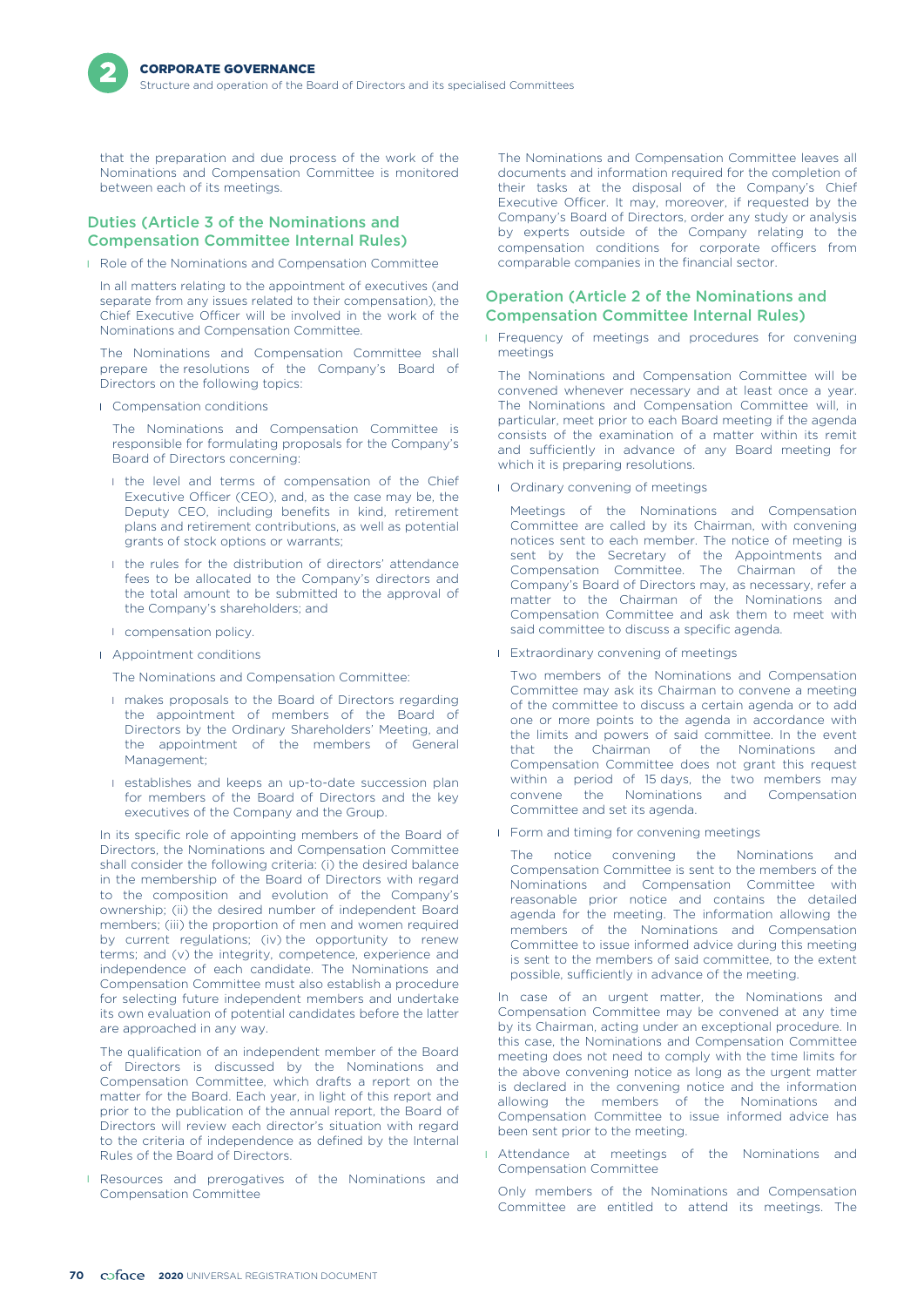

Secretary of the Nominations and Compensation Committee also participates in these meetings.

If any member is unable to attend a meeting of the Nominations and Compensation Committee, they may participate by phone or video conference.

**I** Quorum and majority rule

The opinions and proposals expressed by the Nominations and Compensation Committee can only be valid if at least half of its members (including the Chairman) are present.

No member of the Nominations and Compensation Committee may represent another member.

The opinions and proposals of the Nominations and Compensation Committee will be adopted if the majority of the members present, including the Chairman, vote in favour.

**I** Secretariat and minutes of meetings

The Secretary of the Company's Board of Directors is responsible for the secretariat of the Nominations and Compensation Committee.

The opinions and proposals of the Nominations and Compensation Committee will be included in a written

## **2.1.9 Fitness and probity policy**

### Fitness

All persons that perform functions as director, effective manager, head of key functions, general manager of a branch, or who have the authority to sign on behalf of the Company, should be fit, under all circumstances, to implement sound and prudent management based on their professional qualifications, knowledge and experience.

The assessment of fitness includes an evaluation of professional diplomas and qualifications, relevant knowledge and experience in the insurance sector, as well as in the sectors of finance, accounting, actuarial services and management. The assessment takes into account various entrusted tasks.

Furthermore, to assess the fitness of members of the Board of Directors, their training and their experience with respect to their responsibilities are taken into account, in particular the experience acquired as Chairman of a Board or a committee. In appraising each person, the assessment also takes into account the fitness, experience and responsibilities of the other members of the Board of Directors. When terms of office have been previously exercised, fitness is presumed owing to the experience acquired. For new members, the assessment considers the training they may receive throughout their term of office.

The Company ensures that directors collectively have the necessary knowledge and experience in the insurance and financial markets, Group strategy and its economic model, its governance, financial analysis and actuarial system, and the legal and regulatory requirements applicable to the Group, which are appropriate to assume the responsibilities conferred on the Board of Directors.

report. One copy of the report will be sent to all members of the Nominations and Compensation Committee and another, if required, will be sent to the directors of the Company.

### Activity of the Nominations and Compensation **Committee**

The committee met three times in 2020. The average attendance rate was 100%.

It examined and/or set:

- I the compensation of the Chief Executive Officer;
- **a** Long-Term Incentive Plan for 2020:
- I the succession plan for the members of the Executive Committee;
- I the 2020 compensation policy;
- **an update on HR actions;**
- **I** the non-competitor clause for the Chief Executive Officer;
- l the results of the *My Voice* engagement survey conducted in 2020.

### **Probity**

Evaluating a person's probity includes an assessment of their honesty and financial strength, based on tangible evidence concerning their character, personal behaviour and professional conduct, including any relevant information of a criminal, financial or prudential nature, for the purpose of this assessment.

The functions of director, executive director, head of key function, general manager of a branch, or the authority to sign on behalf of the Company cannot be performed by any person who has been the subject, within the past ten years, of:

- l a final sentence;
- **a** final measure of personal bankruptcy or any other final prohibition measure.

Persons serving as effective manager, head of key functions, general manager of a branch, or who have the authority to sign on behalf of the Company, are required to provide as proof, a declaration of absence of bankruptcy and a police record or, failing that, an equivalent document issued by a competent judicial or administrative authority of the original Member State of origin of these persons.

This fitness and probity policy will be applied by all direct or indirect subsidiaries of the Company and may be adapted in line with any stricter local regulations in this area.

The Company's fitness and probity policy was reviewed on November 29, 2018 and approved by the Board of Directors on December 18, 2018 to extend to independent directors the obligation to provide the Company with a police record to prove their probity.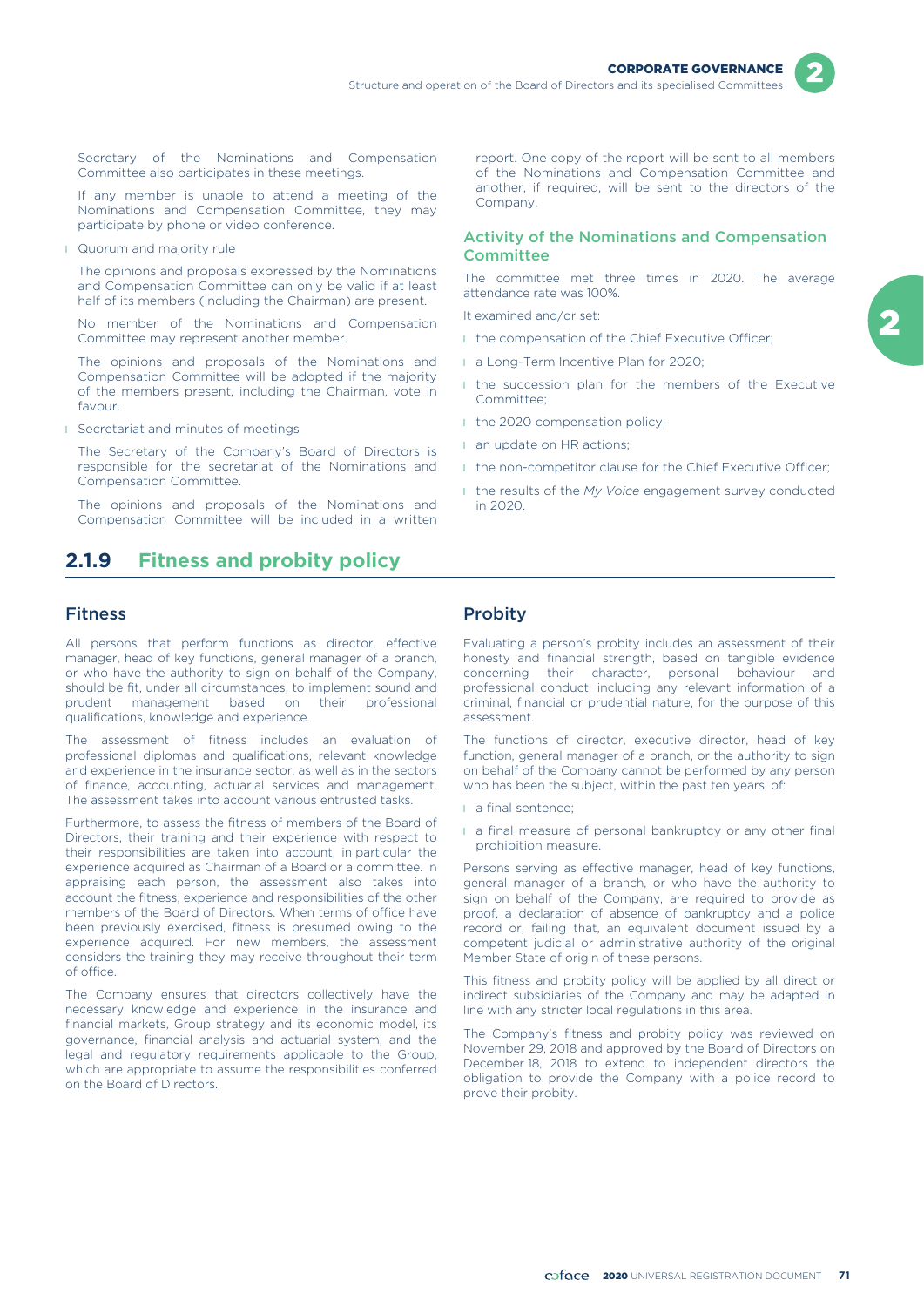## **2.1.10 Prevention rules applicable to directors in respect of conflicts of interest**

Pursuant to the Director's ethics charter, which can be consulted on the website at http://www.coface.com/Group/Our-organisation, on the Board of Directors tab, a director must inform the Board of Directors of any conflict of interests, including potential conflicts, in which he or she may be directly or indirectly involved. The director shall refrain from participating in discussion and decision-making on the subjects concerned.

The director shall also inform the Chairman of the Nominations and Compensation Committee of any intention to accept a new directorship in a listed company that does not belong to a group of which the director is an executive, in order to allow

the Board of Directors, at the proposal of the Nominations and Compensation Committee, to decide, if necessary, whether such an appointment would be incompatible with being a director of the Company.

The director shall inform the Chairman of the Board of Directors of any conviction for fraud, any indictment and/or public sanction, and any prohibition to manage or govern that may have been issued against them, as well as any bankruptcy, sequestration or winding-up proceedings in which they may have been involved.

# **2.1.11 Statement of conflicts of interest**

To the Company's knowledge, there is no service contract binding the members of the Board of Directors to the Company or to one of its subsidiaries and providing for the award of benefits.

To the Company's knowledge, there are no familial ties between the members of the Board of Directors and the other executive corporate officers of the Company.

To the Company's knowledge, none of the members of the Board of Directors have been convicted of fraud during the last five years. None of these people have participated as a manager in a bankruptcy, sequestration or winding-up proceedings in the last five years, and none of these people were subject to charges and/or an official public sanction handed down by a statutory or regulatory authority (including designated professional bodies). None of these people were prevented by a court from acting as a member of an administrative, management or supervisory body of an issuer, nor from taking part in the management or performance of the business of an issuer in the last five years.

To the Company's knowledge, as of the date of this Universal Registration Document, there are no potential conflicts of interest between the duties of the members of the Board of Directors and the executive directors of the Company, as regards the Company and their private interests.

To the Company's knowledge, no pact or agreement has been entered into with any shareholders, customers, suppliers or other parties by virtue of which any member of the Board of Directors or any executive officer of the Company has been appointed in such capacity.

As of the date of this Universal Registration Document, no restrictions have been accepted by the members of the Board of Directors or the executive directors of the Company as concerns the disposal of their interests in the Company's share capital, with the exception of the rules relating to the prevention of illegal insider trading and the recommendations of the AFEP-MEDEF Code imposing an obligation to retain shares.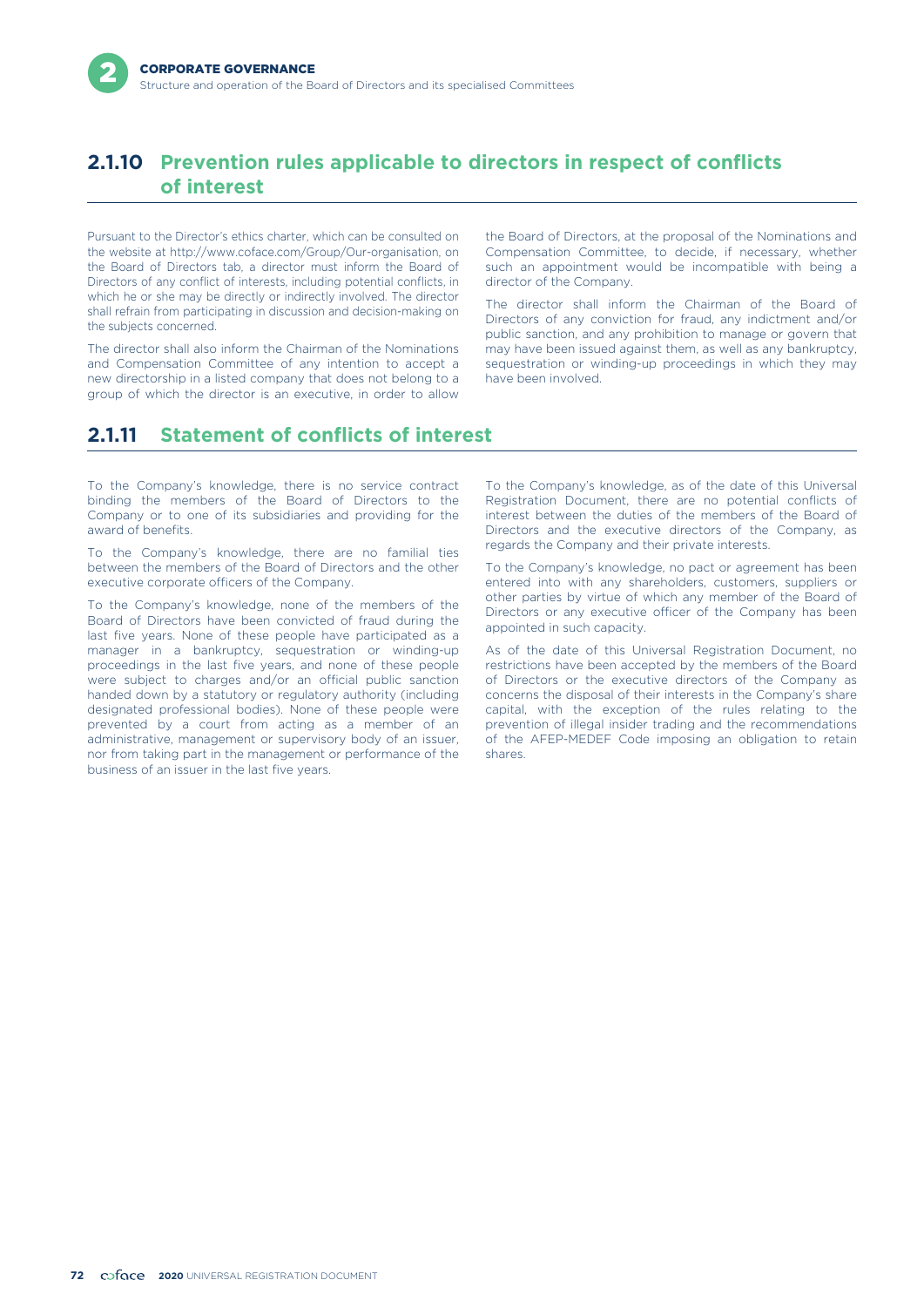## **2.1.12 Code of corporate governance**

The Company voluntarily refers to all recommendations of the Corporate Governance Code for listed companies of the AFEP and MEDEF (the "AFEP-MEDEF Code" (1). The Company makes copies of the AFEP-MEDEF Code available for the members of its corporate bodies at all times.

Within the context of the rule to "apply or explain" provided for by Article L.225-37-4 of the French Commercial Code, and by Article 27.1 of the AFEP-MEDEF Code, the Company believes that its practices comply with the recommendations of the AFEP-MEDEF Code. However, as of the date of publication of the Universal Registration Document, certain recommendations are not applied, for the reasons presented in the following table:

| The Board of Directors' rules must specify that any significant<br>operation not covered by the Company's published strategy must<br>receive the prior approval of the Board (Article 1.9).                                                                                                                                                                          | The wording of the Board of Directors' Internal Rules, although<br>slightly different, results in a comparable outcome. In fact, it<br>provides that the following are subject to the prior authorisation of<br>the Board of Directors, based on a simple majority of the members<br>present or represented:<br>• extension of the Company's activities to significant businesses<br>not performed by the Company; and<br>• any interest, investment, disposal or any establishment of a joint<br>venture carried out by the Company or one of its significant<br>subsidiaries, for a total amount that is greater than €100 million. |
|----------------------------------------------------------------------------------------------------------------------------------------------------------------------------------------------------------------------------------------------------------------------------------------------------------------------------------------------------------------------|---------------------------------------------------------------------------------------------------------------------------------------------------------------------------------------------------------------------------------------------------------------------------------------------------------------------------------------------------------------------------------------------------------------------------------------------------------------------------------------------------------------------------------------------------------------------------------------------------------------------------------------|
| The Compensation Committee must not include any corporate<br>officer (Article 17.1).                                                                                                                                                                                                                                                                                 | The Chairman of the Board of Directors is a member of the<br>Compensation Committee. The Chairman of the Board of Directors has<br>no executive role. Furthermore, there is no risk of a conflict of interest,<br>to the extent that the role of Chairman is not compensated, and that<br>Nicolas Namias does not receive any compensation for his offices as<br>Chairman of the Board of Directors of COFACE SA and as a member of<br>the Compensation Committee.                                                                                                                                                                    |
| The Board of Directors must periodically set a minimum quantity<br>of shares that must be retained by the Chief Executive Officer in<br>registered form, until the end of his duties (Article 23).                                                                                                                                                                   | The Articles of Association set the number of shares that must be<br>held by any director.<br>The LTIP plans set the number of shares that must be held by the Chief<br>Executive Officer until the end of their duties.                                                                                                                                                                                                                                                                                                                                                                                                              |
| The Board must meet once a year without the presence of the<br>CEO (article 11.3).                                                                                                                                                                                                                                                                                   | The Company considered that the holding of audit and Risk<br>Committees outside the presence of the CEO was likely to meet the<br>objectives of the code.<br>The Board will meet at least once a year without the CEO as of fiscal<br>year 2021.                                                                                                                                                                                                                                                                                                                                                                                      |
| The remuneration of executive corporate officers must be<br>competitive, adapted to the company's strategy and context and<br>must be aimed in particular at promoting the company's<br>performance and competitiveness over the medium and long<br>term by integrating one or more criteria related to social and<br>environmental responsibility (Article 25.1.1). | The strategic and managerial objectives set for the financial year<br>2020 do include a criterion related to the Company's CSR strategy,<br>mentioned on page 307 of the 2019 Universal Registration<br>Document. The Nomination and Remuneration Committee will<br>nevertheless ensure that when setting the 2021 objectives, it will<br>propose a more precise objective to the Board of Directors.                                                                                                                                                                                                                                 |
| I The resolution to authorise the allotment plan proposed to the<br>voteof the general meeting must mention, in the form of a<br>sub-ceiling, the maximum percentage of options and<br>performance shares that may be granted to executive directors in<br>relation to the overall budget voted by the shareholders (Article<br>$25.3.3$ ).                          | The 2020 universal registration document will clearly mention<br>asub-ceiling for the allocation of a maximum percentage of<br>performance shares to the Chief Executive Officer, the only<br>executive corporate officer, as well as the portion of the share<br>capital allocated to him.                                                                                                                                                                                                                                                                                                                                           |

## **2.1.13 Limitations on the powers of general management**

The Board of Directors has established specific procedures in its Internal Rules which are aimed at limiting the powers of the Company's general management.

Pursuant to the terms of Article 1.2 of the Board of Directors' Internal Rules, the following are subject to prior authorisation from said Board, based on a simple majority of the members present or represented:

- **I** extension of the Company's activities to significant businesses not performed by the Company; and
- l any interest, investment, disposal or any establishment of a joint venture carried out by the Company or one of its significant subsidiaries, for a total amount that is greater than €100 million.

### Factors that may have an impact in the event of a public offer

These factors are published in Section 7.4 "Factors that may have an impact in the event of a public offer".

*(1) https://www.medef.com/fr/content/code-afep-medef-revise-de-gouvernement-dentreprise-des-societes-cotees-janvier-2020*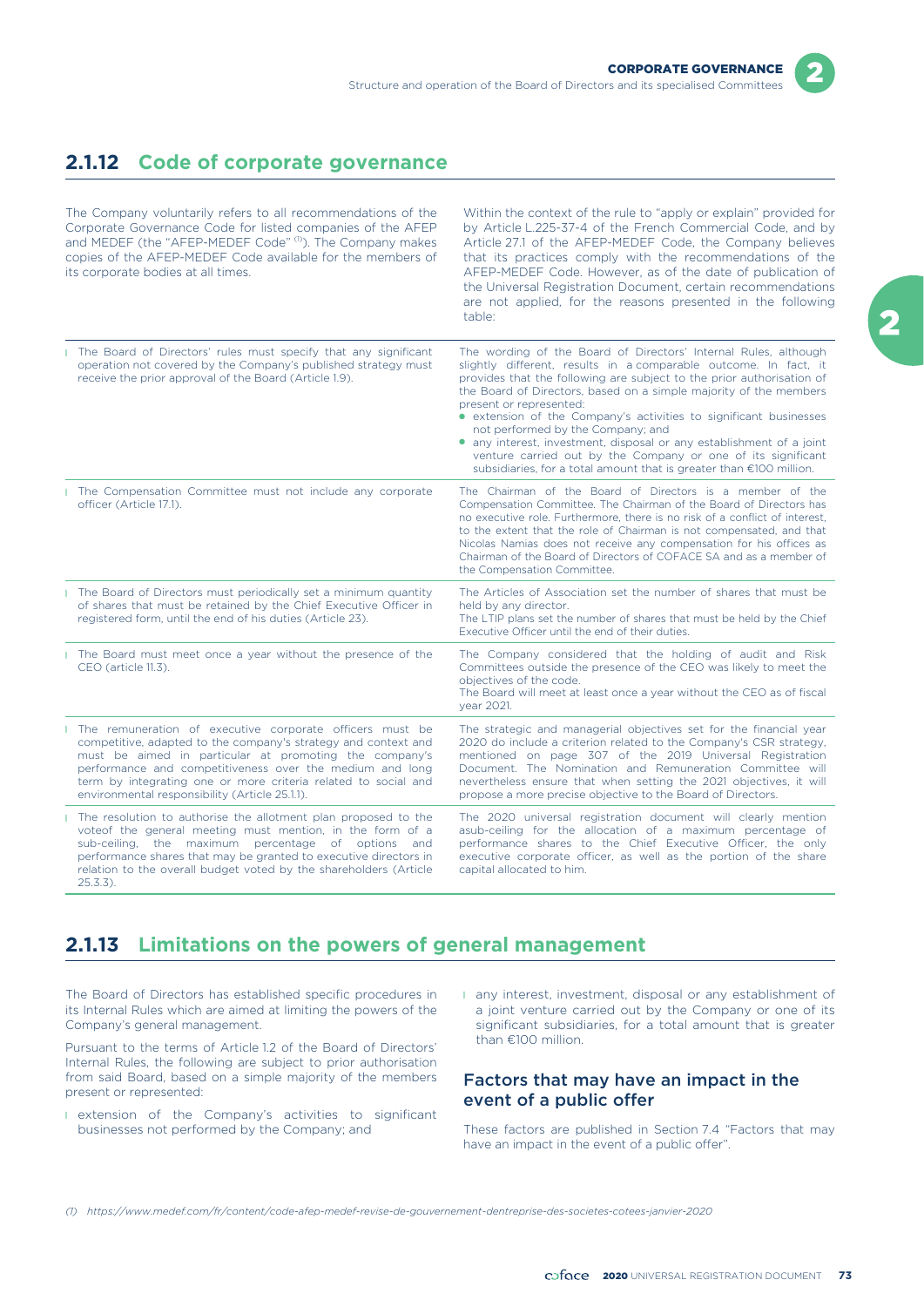## **2.1.14 Structure of the characteristics of the members of the Board of Directors following the change in shareholding on February 10, 2021**

the sale of a 29.5% stake in Coface capital had received all the Incera, who was then appointed Chairman of the Board. As of necessary approvals for its closing. In line with the today, Coface's Board of Directors has ther necessary approvals for its closing. In line with the announcements made in February 2020, all the directors 4 women and 6 men, the majority (6) of whom are representing Natixis have resigned. The Board then co-opted independent directors representing Natixis have resigned. The Board then co-opted

On February, 10 2021, Natixis and Arch Capital announced that four directors presented by Arch as well as Bernardo Sanchez

|                                |            | PERSONAL INFORMATION |                    | POSITION ON THE BOARD OF DIRECTORS |                                             |                                       |  |
|--------------------------------|------------|----------------------|--------------------|------------------------------------|---------------------------------------------|---------------------------------------|--|
| <b>NOM</b>                     | <b>AGE</b> | <b>GENDER</b>        | <b>NATIONALITY</b> | <b>INDEPENDENT</b>                 | <b>START OF TERM/</b><br><b>END OF TERM</b> | <b>BOARD</b><br><b>COMMITTEES (1)</b> |  |
| <b>Bernardo Sanchez Incera</b> | 60         | ൪                    | Spanish            | $\sqrt{}$                          | 10/02/21<br>2020 AGM                        | <b>NCC</b>                            |  |
| <b>Janice Englesbe</b>         | 52         | Q                    | American           |                                    | 10/02/21<br>2020 AGM                        | <b>RC</b>                             |  |
| Éric Hémar                     | 57         | ൪                    | French             | $\sqrt{ }$                         | 01/07/14<br>2021 AGM                        | ACC (Ch.)                             |  |
| <b>Chris Hovey</b>             | 54         | ൪                    | American           |                                    | 10/02/21<br>2020 AGM                        |                                       |  |
| <b>Isabelle Laforgue</b>       | 40         | Q                    | French             | $\sqrt{ }$                         | 27/07/17<br>2020 AGM                        | <b>RC</b><br><b>AAC</b>               |  |
| Benoît Lapointe de Vaudreuil   | 51         |                      | French             |                                    | 10/02/21<br>2020 AGM                        |                                       |  |
| <b>Nathalie Lomon</b>          | 49         | Q                    | French             | $\sqrt{ }$                         | 27/07/17<br>2020 AGM                        | RC(Ch.)                               |  |
| <b>Sharon MacBeath</b>         | 52         | Q                    | <b>British</b>     | $\sqrt{}$                          | 01/07/14<br>2021 AGM                        | <b>NCC</b>                            |  |
| Nicolas Papadopoulo            | 58         |                      | French             |                                    | 10/02/21<br>2020 AGM                        | <b>NCC</b><br><b>AAC</b>              |  |
| <b>Olivier Zarrouati</b>       | 62         |                      | French             | $\sqrt{}$                          | 01/07/14<br>2021 AGM                        | NCC (Ch.)                             |  |
| <b>AVERAGE</b>                 | $54^{(2)}$ | 40% (3)              | 40% (4)            | 60% (5)                            |                                             |                                       |  |

*For the purposes of their corporate offices, the members of the Board of Directors are domiciled at the head office of the Company.*

*(1) AAC: Audit and Accounts Committee/RC: Risk Committee/NCC: Nominations and Compensation Committee/Ch.: Chairman*

*(2) Average on February 10, 2021.*

*(3) Percentage of women on February 10, 2021.*

*(4) Percentage of foreign national directors on February 10, 2021.*

*(5) Percentage of independent directors on February 10, 2021.*

*Female Male*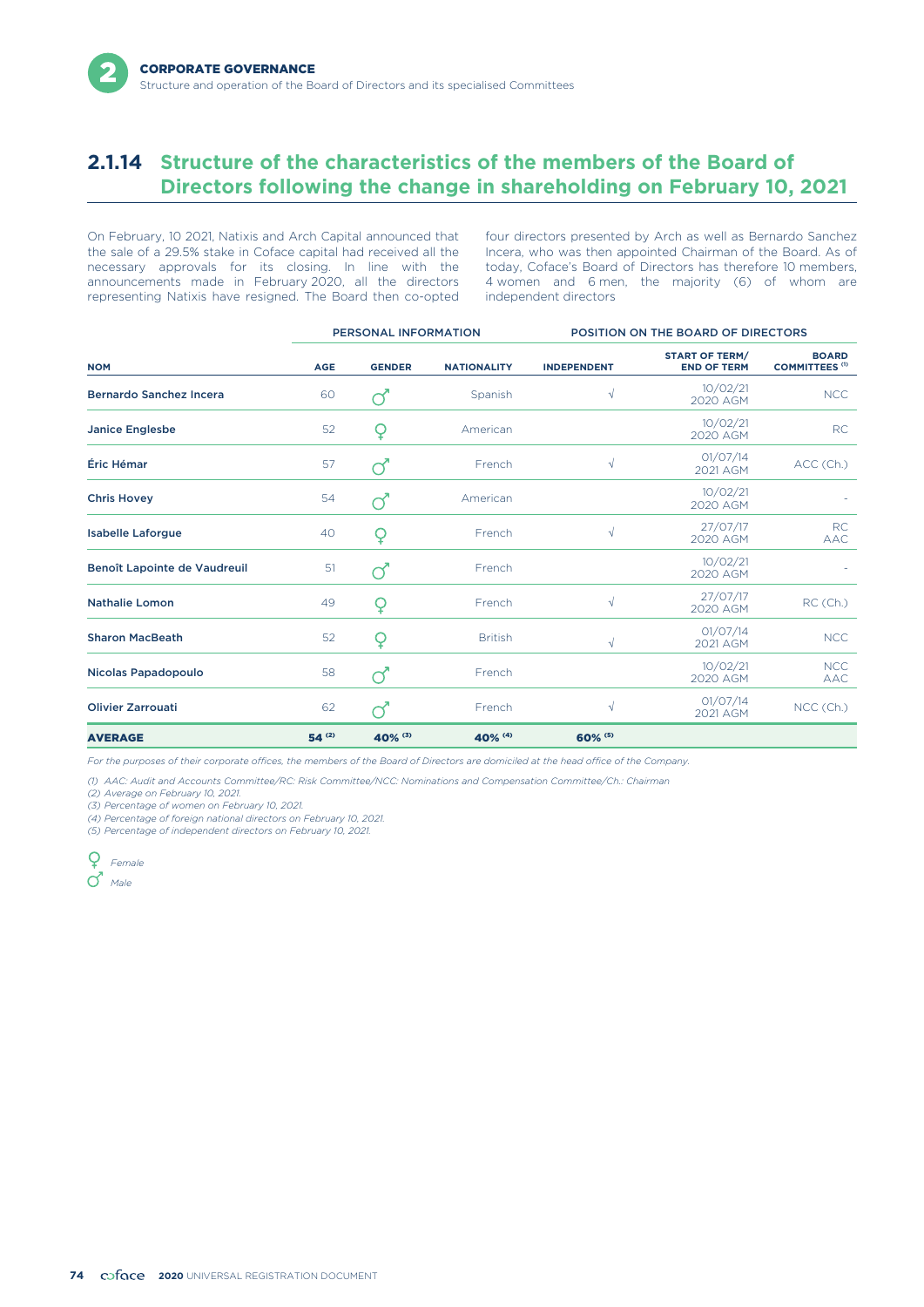

## **2.1.15 Experience of the members of the Board of Directors**

The Board of Directors is composed of ten members. Only the information relating to the new members of the Board of Directors (the Chairman of the Board and representatives of Arch Capital Group) is detailed in the section below. Information relating to the independent directors (Éric Hémar, Isabelle Laforgue, Nathalie Lomon, Sharon McBeath and Olivier Zarrouati) can be found in Section "2.1.2 Experience and terms of office of the members of the Board of Directors".

### Bernardo SANCHEZ INCERA



### Chairman of the Board of Directors

Since February 10, 2021

#### **CURRICULUM VITAE**

A Spanish national, Bernardo Sanchez-Incera joined Societe Generale in 2009 before occupying the position of Deputy Chief Executive Officer of Societe Generale from January 2010 to May 2018. Previously he was Chief Executive Officer of the Monoprix group from 2004 to 2009, Chief Executive Officer of Vivarte from 2003 to 2004, Chairman of LVMH Mode et Maroquinerie Europe between 2001 and 2003 and International Director of the Inditex group from 1999 to 2001. Mr Sanchez-Incera also exercised the functions of Chief Executive Officer of Zara France from 1996 to 1999, after having been Chief Executive Officer of Banca Jover Spain from 1994 to 1996 and both Director and Board member of Crédit Lyonnais in Belgium from 1992 to 1994. He started his career as business operator and Deputy Director of the La Défense business centre at Crédit Lyonnais in Paris from 1984 to 1992. Holder of an MBA from INSEAD, Bernardo Sanchez-Incera is a graduate of the Institut d'études politiques de Paris (Sciences Po) and has a master's degree and a DESS in Economics.

**SPANISH NATIONALITY**

**AGE:** 60

**EXPIRATION DATE OF THE TERM OF OFFICE:** Ordinary Shareholders' Meeting called to approve the financial statements for the financial year ended December 31, 2020

### Janice ENGLESBE



#### **AMERICAN NATIONALITY**

#### **AGE:** 52

**EXPIRATION DATE OF THE TERM OF OFFICE:** Ordinary Shareholders' Meeting called to approve the financial statements for the financial year ended December 31, 2020

### Chris HOVEY



### **AMERICAN NATIONALITY**

#### **AGE:** 54

**EXPIRATION DATE OF THE TERM OF OFFICE:** Ordinary Shareholders' Meeting called to approve the financial statements for the financial year ended December 31, 2020

### **Director**

Since February 10, 2021

#### **CURRICULUM VITAE**

Janice Englesbe is Senior Vice President and Chief Risk Officer of Arch Capital Group Ltd. She joined Arch Feb. 25, 2019, and is responsible for Arch's overall risk management function. Ms Englesbe has over 25 years of risk, finance and business experience, including the role of Group Deputy Chief Risk Officer of General Re. She received her B.S. in economics from the University of Pennsylvania's Wharton School of Business and holds the Chartered Financial Analyst designation.

### **Director**

Since February 10, 2021

#### **CURRICULUM VITAE**

Chris Hovey is Chief Operations Officer at Arch Capital Services LLC. From July 2018 to January 2020, Mr Hovey served as Executive Vice President and Chief Information Officer at Arch Capital Services LLC. Prior to that, he held the role of Chief Operating Officer of Arch Mortgage Insurance Company. Before joining Arch, Mr Hovey acted as Chief Operating Officer for PMI Mortgage Insurance Co. since 2011. He also served as Senior Vice President of servicing operations and loss management for PMI, which he originally joined in 2002. Mr Hovey holds a bachelor's degree from San Francisco State University and an M.B.A. from Saint Mary's College in Moraga, California.